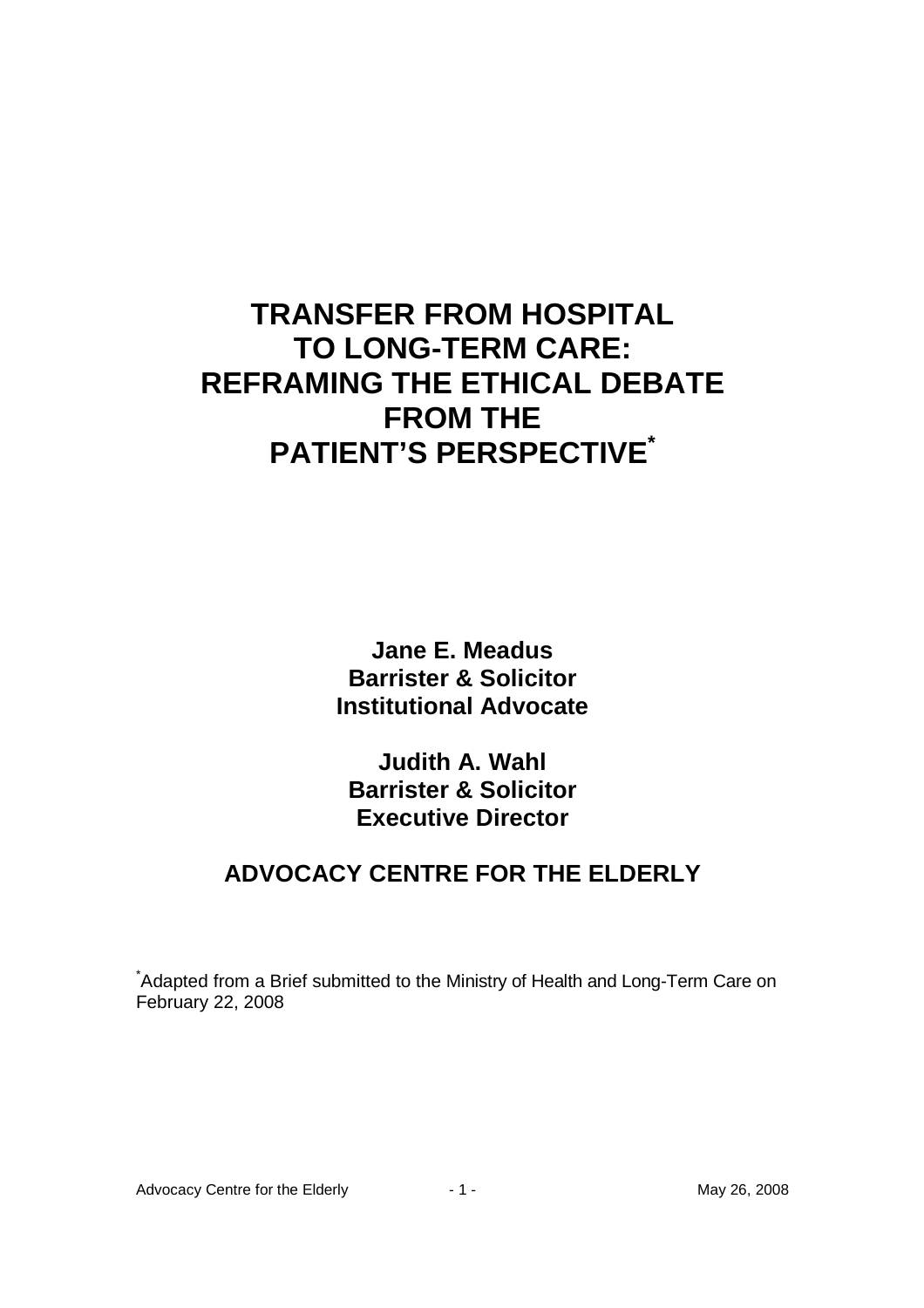## 1. **Introduction to the Advocacy Centre for the Elderly**

The Advocacy Centre for the Elderly ("ACE") is a specialty community legal clinic that was established to provide a range of legal services to low income seniors in the Province of Ontario. The legal services include individual and group client advice and representation, public legal education, community development, and law reform activities. ACE has been operating since 1984 and is the only legal clinic in Canada with a specific mandate and expertise in legal issues of the older population.

ACE currently employs five lawyers and three support staff. Since its opening in 1984, legal issues of residents in long term care homes and in other health settings have been a primary focus of work. Annually, ACE receives over 2500 new client contacts. Of these, approximately a third can be identified as directly involving issues in long-term care and other health facility settings.

In response to this demand and need for expertise in long term care and health facility legal issues, ACE created the position of "Institutional Advocate" in 1988. The Institutional Advocate, who is a lawyer, is responsible for providing legal services to clients who need advice or assistance with legal issues in long-term care homes, hospitals, psychiatric facilities, and other institutional settings. Other staff also provide advice and representation to these clients because of the high volume of cases in this area.

In the last several years, calls about discharge from hospital have been a growing part of practice at ACE. In the past three years we have had approximately 450 calls of this type. An increased percentage of these have occurred in the last year. We have done extensive research on the legal issues related to these problems, looking for practical remedies to assist our clients. We have done many workshops at conferences for both lawyers as well as health providers on these issues. We are very aware of the pressures in the health system and the challenges of finding effective solutions to the problems.

## 1.1 **ACE's Role as Instructed Advocates**

ACE provides legal advice to clients. As lawyers, it is our obligation to advise clients of all their legal options and to act on those instructions, unless the instructions are something we cannot ethically do as lawyers. As we explain to our clients, it is not the role of an advocate to impose the advocate's own values and goals on the person being assisted. However, it is appropriate within the lawyer-client relationship to express concerns with the client's position, and even to try to gently persuade the person of an appropriate course of action. Once instructions are received, however, it is the lawyer's duty: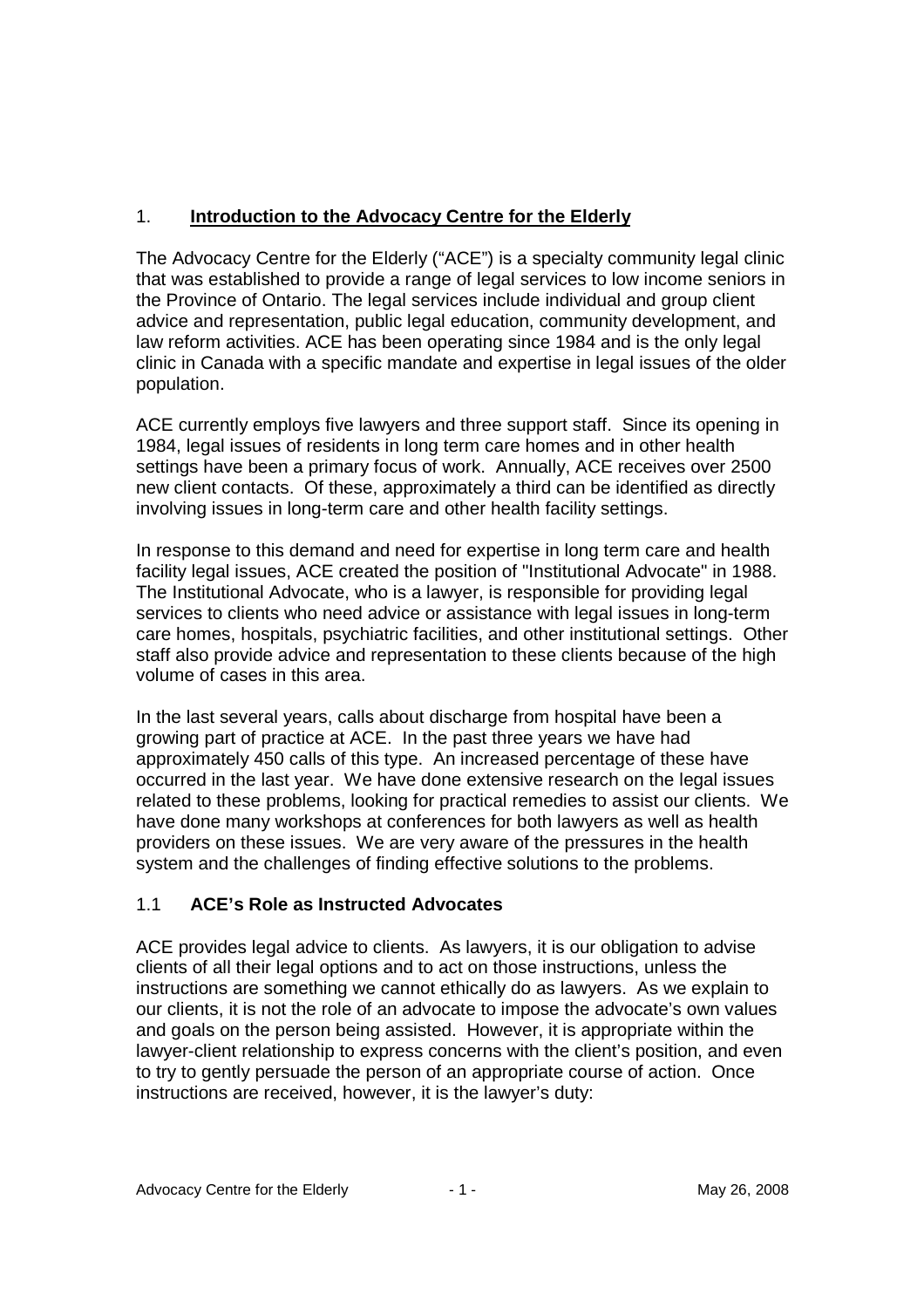to raise fearlessly every issue, advance every argument, and ask every question, however distasteful, which the lawyer thinks will help the client's case and to endeavour to obtain for the client the benefit of every remedy and defence authorized by law.<sup>1</sup>

#### 1.2 **Purpose of this Paper**

In this paper, it is our goal to describe the law regarding admission to long-term care and the realities of what is taking place in Ontario hospitals and long-term care homes from our clients' perspective.

#### 2. **The Law of Admission to Long-Term Care and Discharge from Hospitals**

Placement in a long-term care home in Ontario is regulated by three pieces of legislation: the Homes for the Aged and Rest Homes Act, $2$  the Nursing Homes  $Act<sub>1</sub><sup>3</sup>$  and the Charitable Institutions Act,<sup>4</sup> and specifically by their regulations. All three pieces of legislation are identical with respect to placement and for the purpose of this paper, we will reference only the Nursing Homes Act (NHA). In addition, the Health Care Consent Act (HCCA)<sup>5</sup> regulates the consent portion of the admission process.

The placement role is statutorily delegated in the NHA to the placement coordinator from the Community Care Access Centre (CCAC); therefore all legal obligations regarding placement in the NHA are that of the placement coordinator.<sup>6</sup> While hospital employees, such as discharge planners, may be the primary contact, it is the legal obligation of the placement coordinator to ensure that all statutory and policy requirements have been met with regards to applications for long-term care.

The application process commences with an application by a person for a determination that the person is eligible for admission to a long-term care home.<sup>7</sup> Once the person is found by the placement co-ordinator to be eligible, the person must then apply for authorization for admission to a long-term care home.<sup>8</sup> The request must be in writing and provided to the placement co-ordinator.<sup>9</sup> When a person chooses a long-term care home, the placement co-ordinator is required to

- $<sup>5</sup>$  S.O. 1996, c. 2, Schedule A, as am.</sup>
- $^6$  For the placement co-ordinators' statutory duties, see R.R.O. 1990, Reg. 832, s. 128.1-157.
- <sup>7</sup> O.Reg. 832, s. 129-134

 $1$  Rules of Professional Conduct, Law Society of Upper Canada, Adopted by Convocation on June 22, 2000 2 R.S.O. 1990, H.13, as am.

 $^3$  R.S.O. 1990, N.7, as am.

 $^4$  R.S.O. 1990, C.9, as am.

<sup>8</sup> O.Reg. s. 135.

 $<sup>9</sup>$  O.Reg. s. 136.</sup>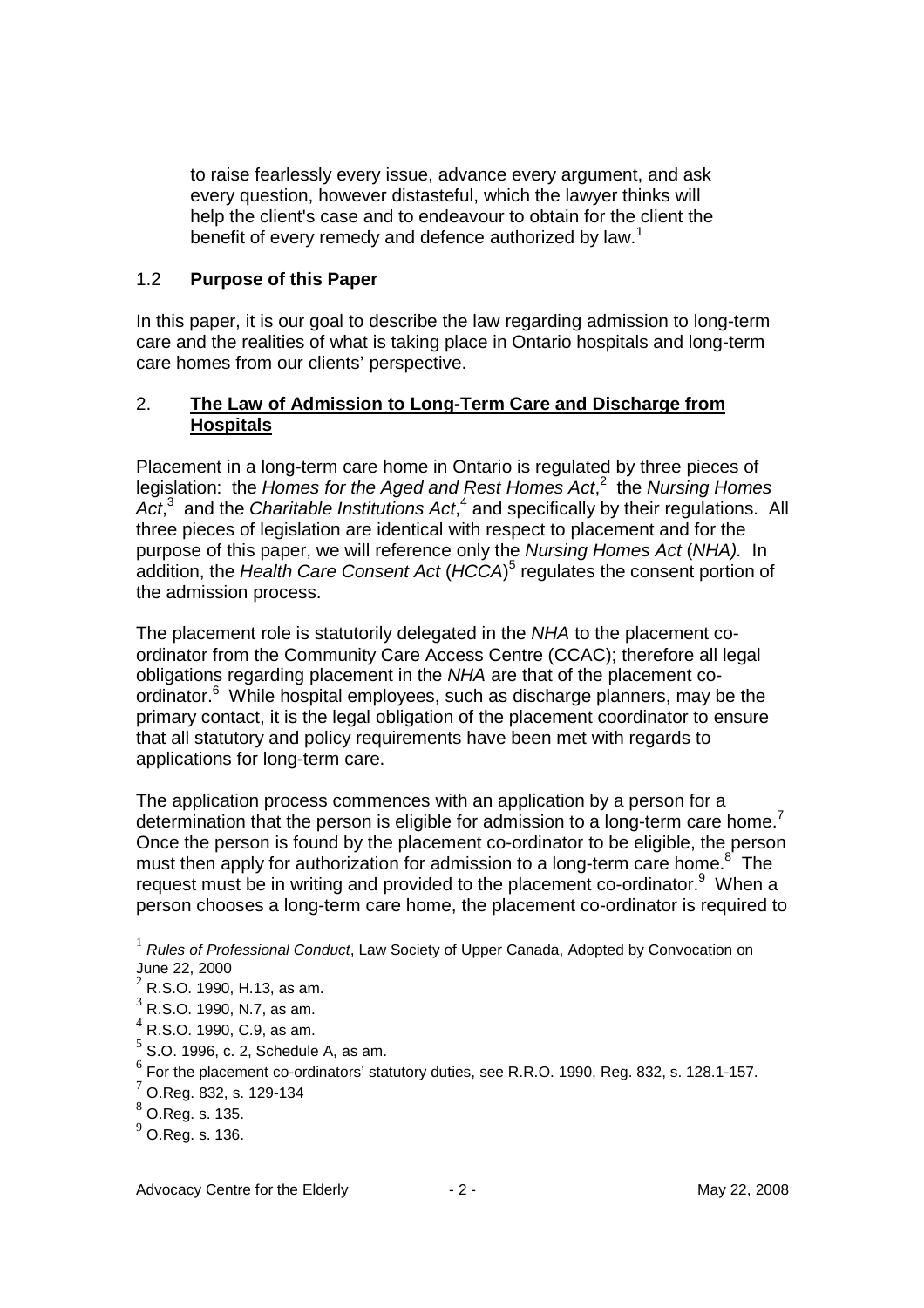give the relevant information to the long-term care home in order for them to determine whether they will approve or withhold approval for admission.<sup>10</sup> A person may choose up to, but no more than three long-term care homes, unless they have been designated a "Category 1A" as a person who requires immediate admission as a result of a crisis arising from the person's condition or circumstances.<sup>11</sup>

When choosing which long-term care homes to apply to, the person is legally allowed to choose any home they wish. Consent to admission to a long-term care home is regulated by the  $HCCA.^{12}$  Part III of the  $HCCA$  defines long-term care homes as follows:

"care facility" means,

- (a) an approved charitable home for the aged, as defined in the Charitable Institutions Act,
- (b) a home or joint home, as defined in the Homes for the Aged and Rest Homes Act,
- (c) a nursing home, as defined in the Nursing Homes Act, or
- (d) a facility prescribed by the regulations as a care facility.<sup>13</sup>

Valid consent is required for the person to apply for the application to be sent to the home and for admission to that home. The HCCA codifies the common-law definition of consent. There is no specific section regarding consent to admission to a care facility, so one must look to the section regarding "treatment" and modify it for placement. The section, modified for placement, is as follows:

#### **Elements of consent**

- 11**.** (1) The following are the elements required for consent to [placement]:
	- 1. The consent must relate to the [placement].
	- 2. The consent must be informed.
	- 3. The consent must be given voluntarily.
	- 4. The consent must not be obtained through misrepresentation or fraud.

 $10$  O.Reg. s. 137.

 $11$  O.Reg. 832, s. 141, as am. The regulation is clear that the designation relates to the person, not the facility. The regulations do not allow persons to be placed in the crisis category due to hospital overcrowding.

 $12$  Health Care Consent Act, 1996, S.O. 1996, C. 2, Schedule A.

 $13$  HCCA s. 2(1). As of yet, there are no facilities prescribed in the regulations.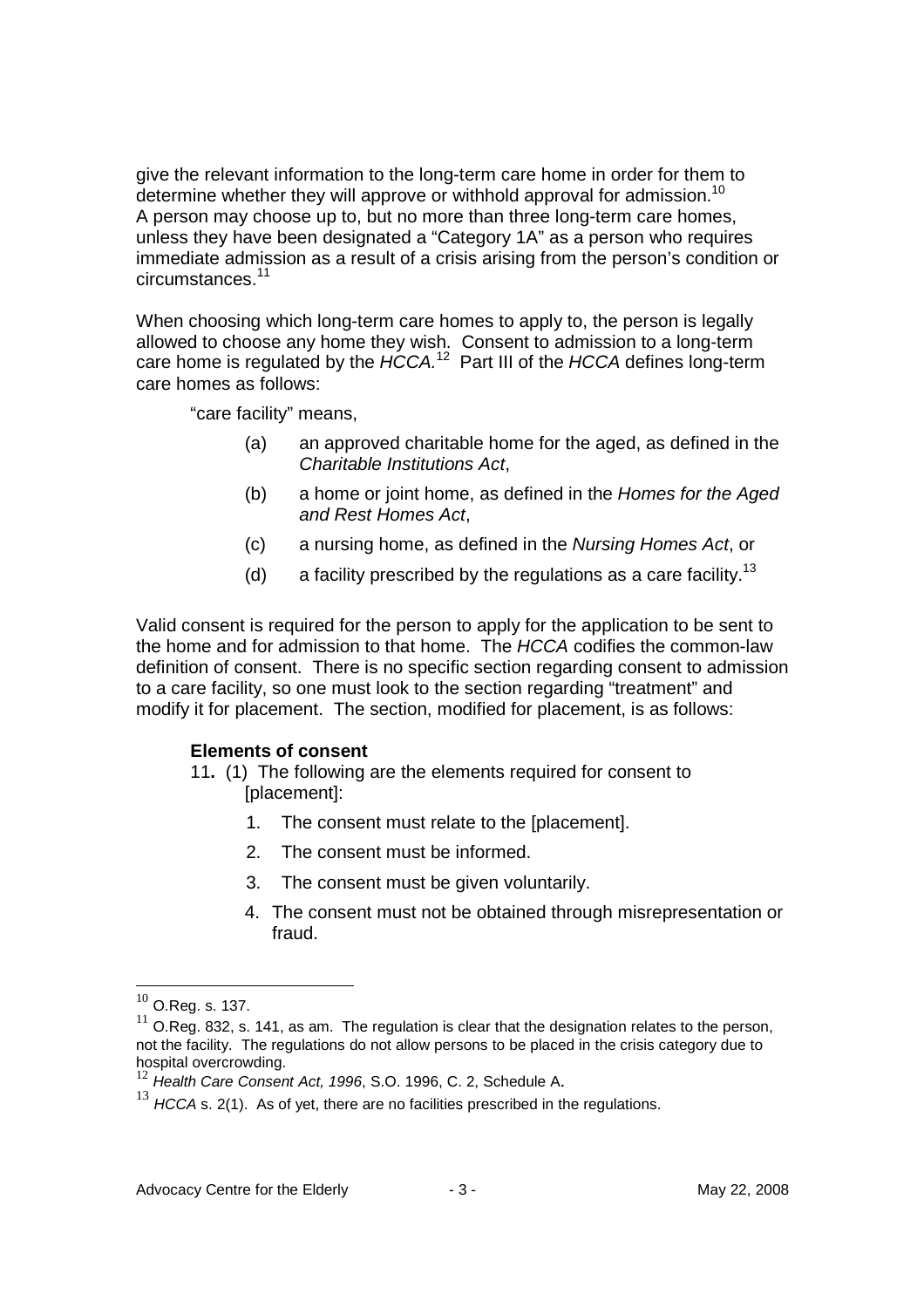#### **Informed consent**

(2) A consent to [placement] is informed if, before giving it,

 (a) the person received the information about the matters set out in subsection (3) that a reasonable person in the same circumstances would require in order to make a decision about the [placement]; and

(b) the person received responses to his or her requests for additional information about those matters

#### **Same**

- (3) The matters referred to in subsection (2) are:
	- 1. The nature of the [placement].
	- 2. The expected benefits of the [placement].
	- 3. The material risks of the [placement].
	- 4. [not applicable to placement].
	- 5. Alternative courses of action.
	- 6. The likely consequences of not [being placed].

#### **Express or implied**

(4) Consent to [placement] may be express or implied.<sup>14</sup>

When choosing a long-term care home, therefore, one has the freedom to choose whatever one believes to be appropriate for that person. They are entitled to look at all options, have all information requested provided to them, and then freely choose whichever option they like.

The legislation was drafted specifically in this fashion, to allow persons to choose where they wish to live. It has been recognized that a long-term care home will be the person's home, likely for the rest of their life, and therefore it is important that the person be comfortable in their surroundings, and that the surroundings be appropriate to the person. Regulators have decided that just because a person must live in an institutional setting, it does not mean that they lose all choice. They have therefore very deliberately included choice in the law, recognizing its value and importance in the successful placement of the person. Other issues that must be addressed when looking for a long-term care home are the persons' abilities and disabilities, their family structure, past history, likes, dislikes, etc. There are no "one-size-fits-all" homes: what one person likes may not be to another's taste. It is up to the person or their substitute decision-maker to determine what would be in the best interest of the person. This cannot, and should not, be done by a third party based on issues unrelated to the person. While it is recognized that in some situations a person will agree to go to a place which would not be of their first choice, they must still be able to weigh the pros

<u>.</u>

 $14$  HCCA, s. 11.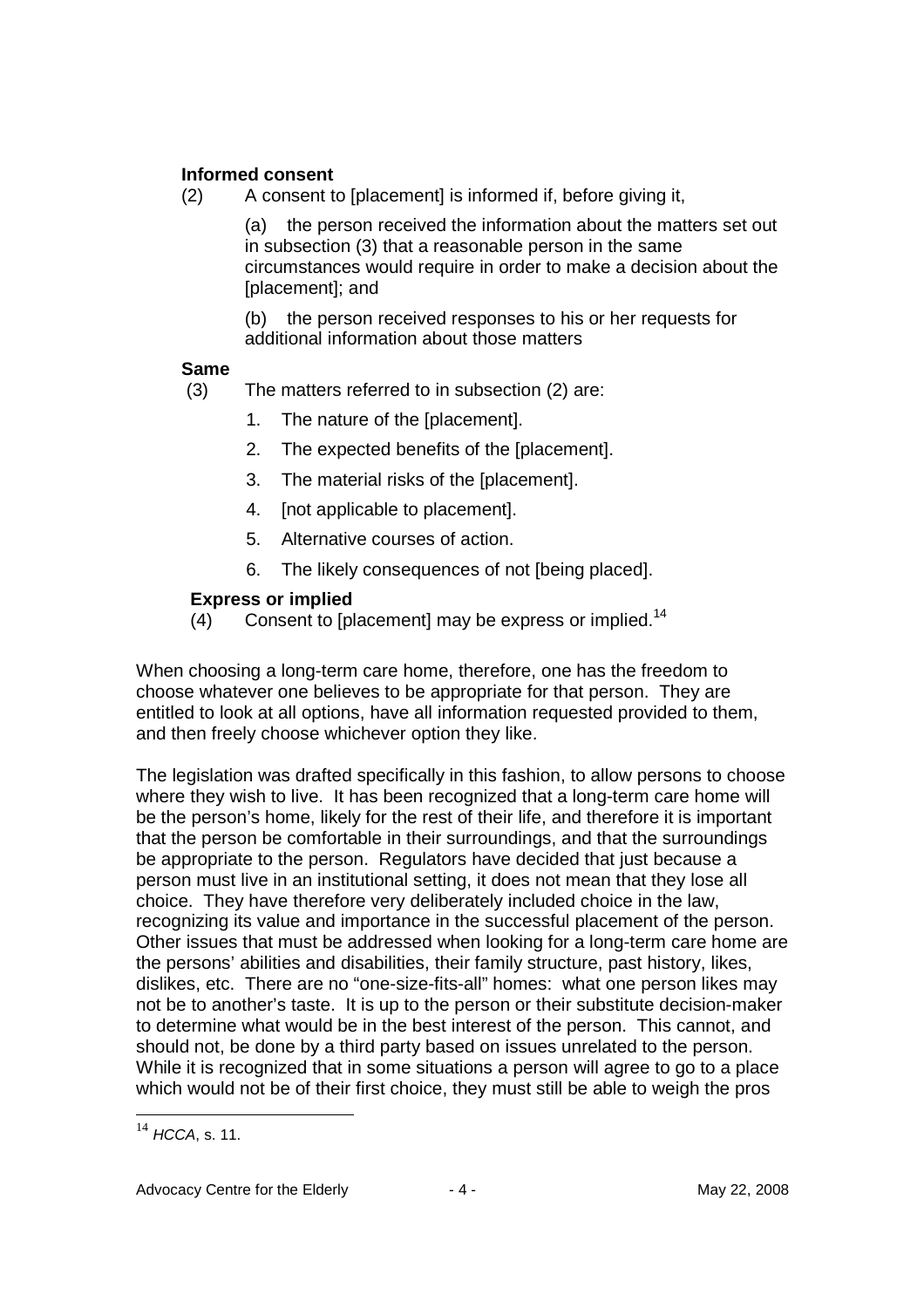and cons of this admission to ensure that it suits their particular needs. Other issues must also be recognized. For example, those suffering from dementia or other diseases often find change of surroundings extremely difficult to deal with, and the recognition that the person may suffer from Relocation Stress Syndrome (also known as "transfer trauma") must be included in the equation by the person making the placement decision.

As part of the process, if there is a reason to believe that a person is mentally  $incapable$  of making a placement decision<sup>15</sup> then a substitute decision-maker must make the decision.<sup>16</sup> The incapable person cannot legally make decisions and any consent from that person would be invalid.

Mr. M is semi-conscious, non-verbal, and clearly incapable of making personal care decisions. While his SDM is investigating whether any longterm care home would even accept his application, the hospital discharge staff repeatedly approach Mr. M to try to get him to sign a paper consenting to be discharged to long-term care. Any admission based upon this purported consent would be illegal.

The substitute decision-maker must abide by very specific rules set out in the HCCA when making their decision. Those rules are as follows:

- 42. (1) A person who gives or refuses consent on an incapable person's behalf to his or her admission to a care facility shall do so in accordance with the following principles:
	- 1. If the person knows of a wish applicable to the circumstances that the incapable person expressed while capable and after attaining 16 years of age, the person shall give or refuse consent in accordance with the wish.
	- 2. If the person does not know of a wish applicable to the circumstances that the incapable person expressed while capable and after attaining 16 years of age, or if it is impossible to comply with the wish, the person shall act in the incapable person's best interests.

#### **Best interests**

 (2) In deciding what the incapable person's best interests are, the person who gives or refuses consent on his or her behalf shall take into consideration,

 $15$  HCCA s. 4(1) A person is capable with respect to a ... admission to a care facility... if a person is able to understand the information that is relevant to making a decision about the … admission… and able to appreciate the reasonably foreseeable consequences of a decision or lack of decision.

 $16$  See HCCA s. 20 for the rules regarding who can consent on the incapable person's behalf.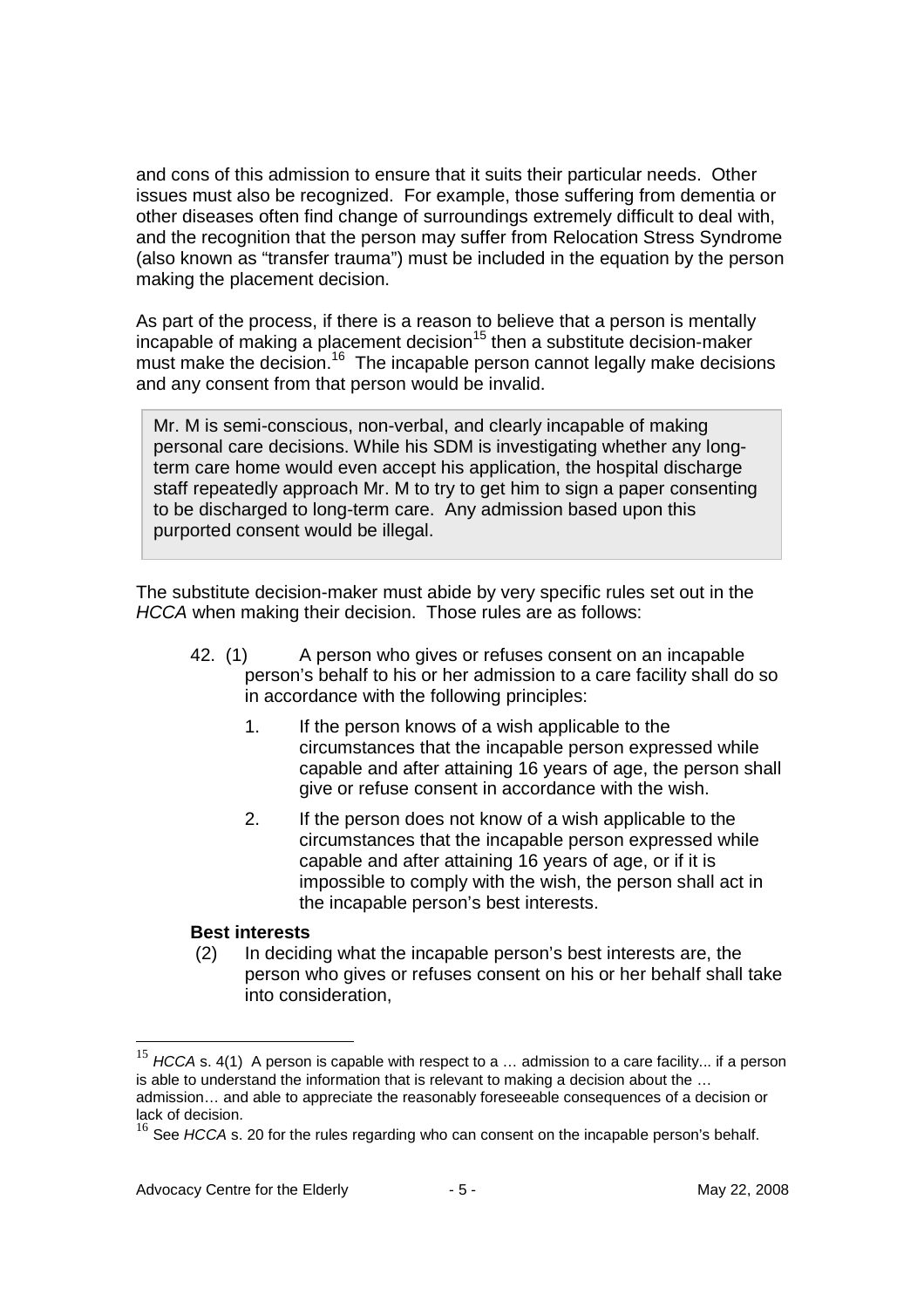- (a) the values and beliefs that the person knows the incapable person held when capable and believes he or she would still act on if capable;
- (b) any wishes expressed by the incapable person with respect to admission to a care facility that are not required to be followed under paragraph 1 of subsection (1); and
- (c) the following factors:
	- 1. Whether admission to the care facility is likely to,
		- i. improve the quality of the incapable person's life,

 ii. prevent the quality of the incapable person's life from deteriorating, or

 iii. reduce the extent to which, or the rate at which, the quality of the incapable person's life is likely to deteriorate.

 2. Whether the quality of the incapable person's life is likely to improve, remain the same or deteriorate without admission to the care facility.

3. Whether the benefit the incapable person is expected to obtain from admission to the care facility outweighs the risk of negative consequences to him or her.

4. Whether a course of action that is less restrictive than admission to the care facility is available and is appropriate in the circumstances.<sup>17</sup>

The duty of the substitute decision-maker is quite restrictive and they can only make the decision within these parameters. The substitute decision-maker has a legal obligation to make a decision based on the person's particular needs and requirements: they cannot take into consideration their own needs or that of some third party except as it relates to the person being placed.

Nowhere in either the NHA, its regulations, nor the HCCA, is there any requirement that the choice is to include anything other than the **person's** own choice, or what is in their **best interest**. Nowhere does hospital policy, the requirements of the acute care system, or any other such thing make its way into the equation. Therefore, based upon the legislation, the person is free to choose whatever long-term care homes they like.

The placement co-ordinator owes a fiduciary duty to the person being placed to follow the law and ensure the best appropriate placement. He or she may be held liable if they fail to comply with their legislation, both in a civil action as well as pursuant to their College professional responsibilities, as they apply. It must

<sup>&</sup>lt;u>.</u>  $17$  HCCA, s. 42.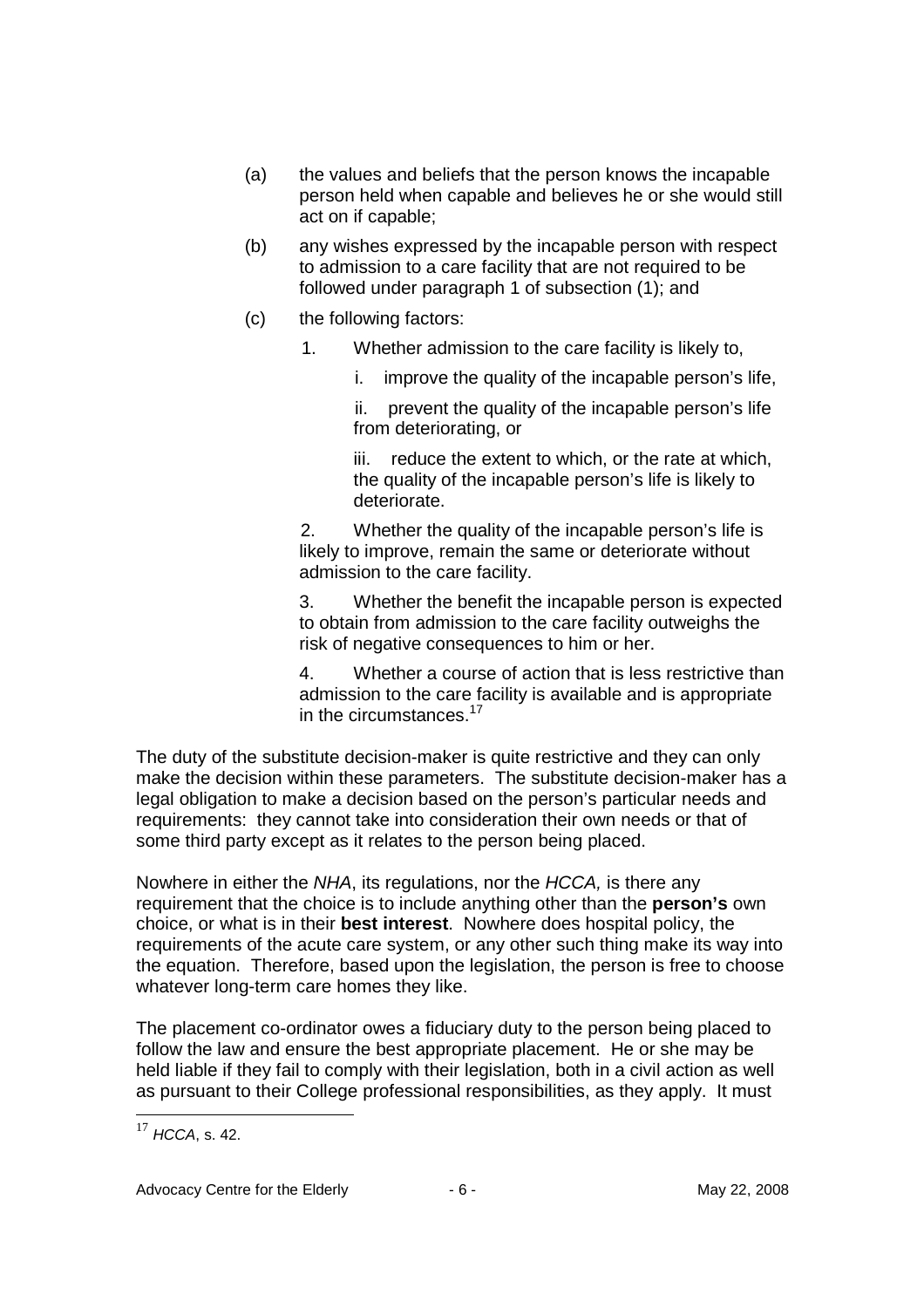be remembered that the placement co-ordinator is not an employee of the hospital and owes no duty to the hospital nor is it in a position to enforce any policies. The placement co-ordinator's duty is to the person being placed.

Hospital representatives often state that they are required by law to discharge a person 24 hours after the person no longer requires acute care. The regulation to the Public Hospitals Act regarding discharge are as follows:

16.(1) If a patient is no longer in need of treatment in the hospital, one of the following persons shall make an order that the patient be discharged and communicate the order to the patient:

- 1. The attending physician or midwife or, if the attending dentist is an oral and maxillofacial surgeon, the attending dentist.
- 2. A member of the medical, dental or midwifery staff designated by a person referred to in paragraph 1.

(2) Where an order has been made with respect to the discharge of a patient, the hospital shall discharge the patient and the patient shall leave the hospital on the date set out in the discharge order.

(3) Despite subsection (2), the administrator may grant permission for a patient to remain in the hospital for a period of up to twenty-four hours after the date set out in the discharge order.<sup>18</sup>

Based upon this, it would appear that as soon as a patient no longer required treatment, they must be discharged from hospital, the only exception being a 24 hour grace period. On its face, this would appear to mean that the hospital has to discharge everyone 24 hours after treatment is no longer required, regardless of whether or not a bed is available in long-term care. We argue that this is not, in fact, the case.

Hospitals are already picking and choosing when to rely on this regulation: when it suits them they enforce it, when it doesn't, they don't, based upon the person's compliance with individual hospital "policy".

It is clear that the hospital owes a legal duty to the person being discharged, meaning that they cannot discharge the person to the community knowing that it is unsafe and that they will likely come to harm. This is the same reason that a hospital cannot force a person to go to a retirement home: people cannot be forced to "wait" for placement in the community if they require and are entitled to publicly funded health care. Retirement homes are tenancies and are not part of

<u>.</u>

 $^{18}$  R.R.O. 1990, Reg. 695, s. 16.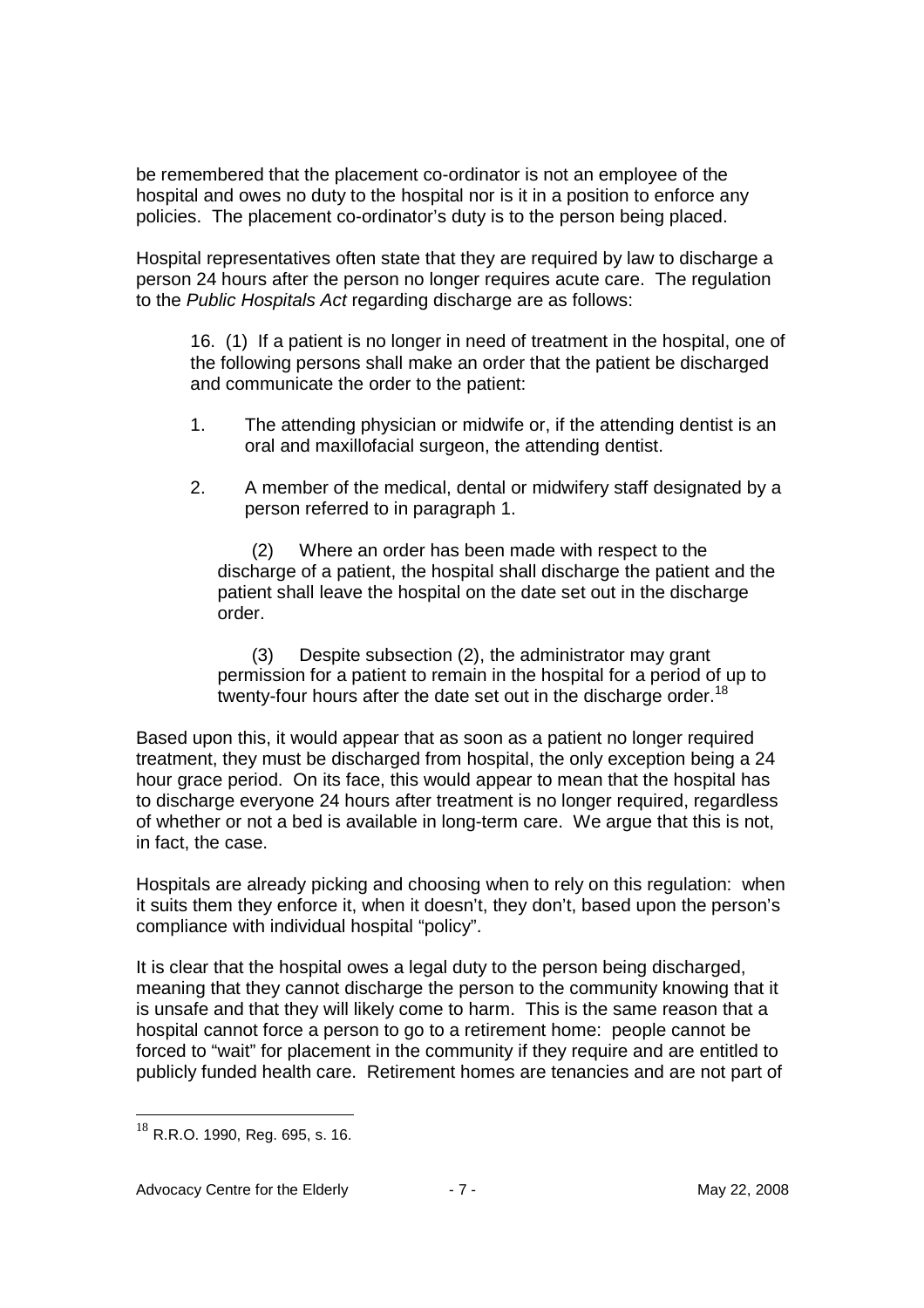the public health system. Retirement homes are not regulated in the same ways as long-term care: there are no requirements or standards for the care provided therein. When a person has been found to be eligible for long-term care, they are entitled to public health care, as the retirement home industry is user-pay and the level of care cannot be guaranteed, no one can be forced to go to one.

How can the hospital both discharge someone within 24 hours and at the same time meet the duty of care owed to the sub-acute patient? When one reviews the law, one can argue that when it comes to those awaiting placement in a longterm care home, hospitals are not required to comply with the 24 hour rule.

In 2002, prior to the opening of the new long-term care beds, issues similar to today's arose regarding placement into long-term care homes. At that time, applicants for long-term care could choose as many facilities as they liked, and those in hospital were often forced to "choose" many facilities, sometimes **every** facility in their geographical area or even further.<sup>19</sup> Those applying from hospital were a "category 3", a category which included all those applying from the community.

To deal with the problem of discharge from hospital, the government amended the regulations, making those applicants awaiting placement from hospital a "category 2", but restricting the number of facilities which could be chosen to a maximum of three.

In 1996, amendments were made to the regulations to the Health Insurance Act. in response to complaints that people were refusing to apply to or accept longterm care placements from hospital because they did not have to pay for the bed in the hospital. These regulations specified that patients in hospital who, in the opinion of the physician, were more or less permanent residents of a hospital or other institution, could be charged the "chronic care co-payment".<sup>20</sup> The physician would designate a patient as being "alternative level of care" or "ALC", allowing them to stay in hospital to await admission to a chronic care hospital or long-term care home, while charging them the same rate as they would pay in one of those institutions.<sup>21</sup>

This regulation recognized the right of the person awaiting placement in longterm care to wait in hospital, and set a maximum amount that the person could be charged while waiting. This amount generally corresponds to the rate the person would pay for basic accommodation in a long-term care home.

Hospitals often state that they have passed a policy relating to the discharge of persons into long-term care, often requiring patients to choose specific homes,

 $19$  It should be made clear, however, that this was contrary the law in place at that time. <sup>20</sup> R.R.O. 1990, Reg. 552 as am., s. 10.

<sup>&</sup>lt;sup>21</sup> Chronic Care Copayment 2004, Ministry of Health and Long-Term Care, available at: http://www.health.gov.on.ca/english/public/pub/chronic/pdf/chronic.pdf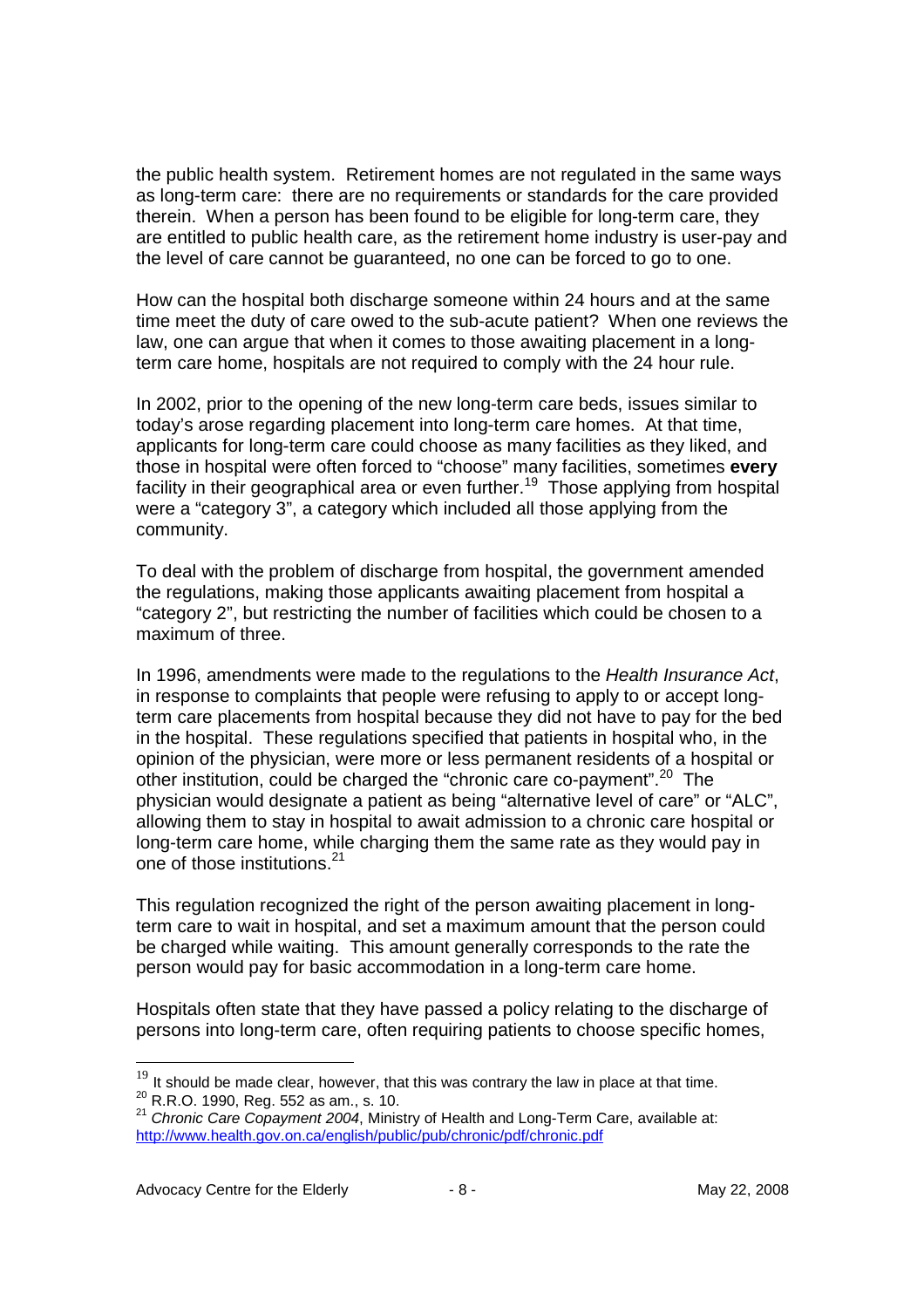accept "available" beds, etc. It is our opinion that this is outside of the purview of the hospital's authority. The Public Hospitals Act and its regulations do not convey this type of authority on the hospital. The Public Hospitals Act contains a regulation making provision, stating that the Minister may make regulations regarding the "the admission, treatment, care, conduct, control and discharge of patients or any class of patients.<sup>22</sup> Hospitals often use this section as the basis for their making and enforcing policies requiring people to accept the first available bed, choose specific long-term care homes, etc.. However, this is not the case. Hospitals have no authority to make policy regarding the application process for long-term care.

In fact, the NHA clearly states that it is up to the Minister to make regulations regarding discharge.<sup>23</sup> The Minister has done that. Further, a hospital cannot make rules or policies which contravene other pieces of legislation. The placement process, including how one is to make decisions, has already been clearly set out in detailed legislation, as outlined above. Therefore these hospital policies are of no force and effect as they are attempting to regulate what is clearly in the sole purview of the government.

## 3. **Ethics of Transfers from Hospital to Long-Term Care**

In our own practice, within the last 12-month period, our office has received more than 110 calls for advice and representation when a person was facing a forced discharge to a long-term care home not of their choice. We receive yet more calls from families who have been forced to accept beds in long-term care homes they did not want, complaining that the care is substandard.

We have advised families across Ontario on an individual basis, and presented at numerous seminars and conferences regarding the issue of ALC Placement. In 2007 contacted every hospital in Ontario to request copies of discharge planning policies, and have completed a study on the impact of these policies on decision-making.

In studying the "ethics" of transfer from hospital to long-term care, one must look at the people, the law and the situations involved. For example, one cannot be "ethical" by ignoring or skirting the law: the legal framework is at the core of what is meant by ethical. One also has to look at how the law and actions are being used by the "authorities", and what the impact is on those who are most affected by them: that is, the person being admitted to long-term care.

<sup>&</sup>lt;u>.</u>  $^{22}$  Public Hospitals Act, R.S.O. 1990, P.40 as am., s. 32(1).

 $^{23}$  R.S.O. 1990, P.40, as am., par. 32(1)(j).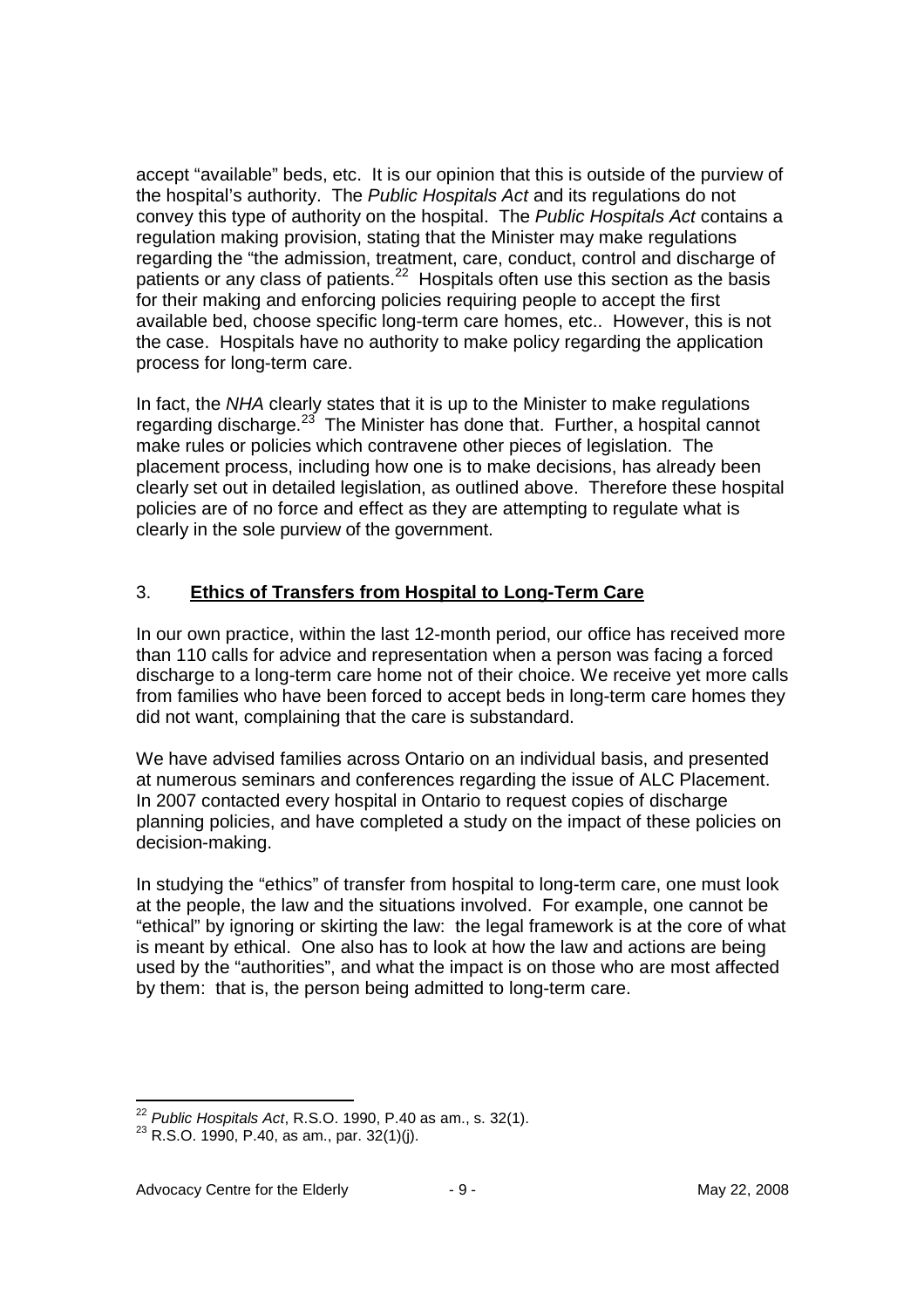#### 3.1 **People, Not Numbers**

Our office deals with the real individual decisions each family faces. We learn each of their stories: the difficult health and personal circumstances of every senior faced with the transfer to long-term care from hospital. The people involved represent every income bracket, ethnicity, and background.

The ethical framework surrounding this issue must be grounded in the personal stories of the individuals involved. These patients are not mere numbers in a bed-flow process; they are people. They have the right to control their own bodies and make their own decisions concerning their lives. If they are no longer capable of doing so, they have the right to have those decisions made by their substitute decision-maker pursuant to their competent wishes or their best interest, in accordance with the HCCA.

#### 4. **A Systems Problem, Not a Discharge Problem**

The problem of moving patients from hospital to long-term care is a health systems problem that manifests itself most acutely at the discharge planning stage. There seems little doubt that hospital discharge planners are constrained in finding creative options for hospital patients because of systemic resource shortages.

However, it is misplaced to blame bed shortages on seniors awaiting long-term care placement. In a report by an expert panel on alternative level of care, the Ministry's own statistics show that admission to long-term care represents one quarter of the ALC designations. The Ministry statistics showed the following breakdown of those waiting in hospital for alternate level of care:

| $\mathbf 1$ . | Home (excluding home care) | 14.1%        |
|---------------|----------------------------|--------------|
| 2.            | Home-care                  | 13.0%        |
| 3.            | Long-term care home        | 23.9%        |
| 4.            | Complex continuing care    | 23.7%        |
| 5.            | Rehabilitation             | 20.2%        |
| 6.            | Other                      | $5.1\%^{24}$ |

The statistics did show that the percentage of ALC days for those awaiting placement in long-term care was higher, at 39%; however, this means that 61% of the days were spent awaiting another type of care. While it may be convenient to point at a specific group of patients as being the main problem, it is in fact, a systemic issue.

 $^{24}$  "Appropriate level of care: a patient flow, system integration and capacity solution". Report by the expert panel on alternate level of care for the Ministry of Health and Long-Term Care, December 2006.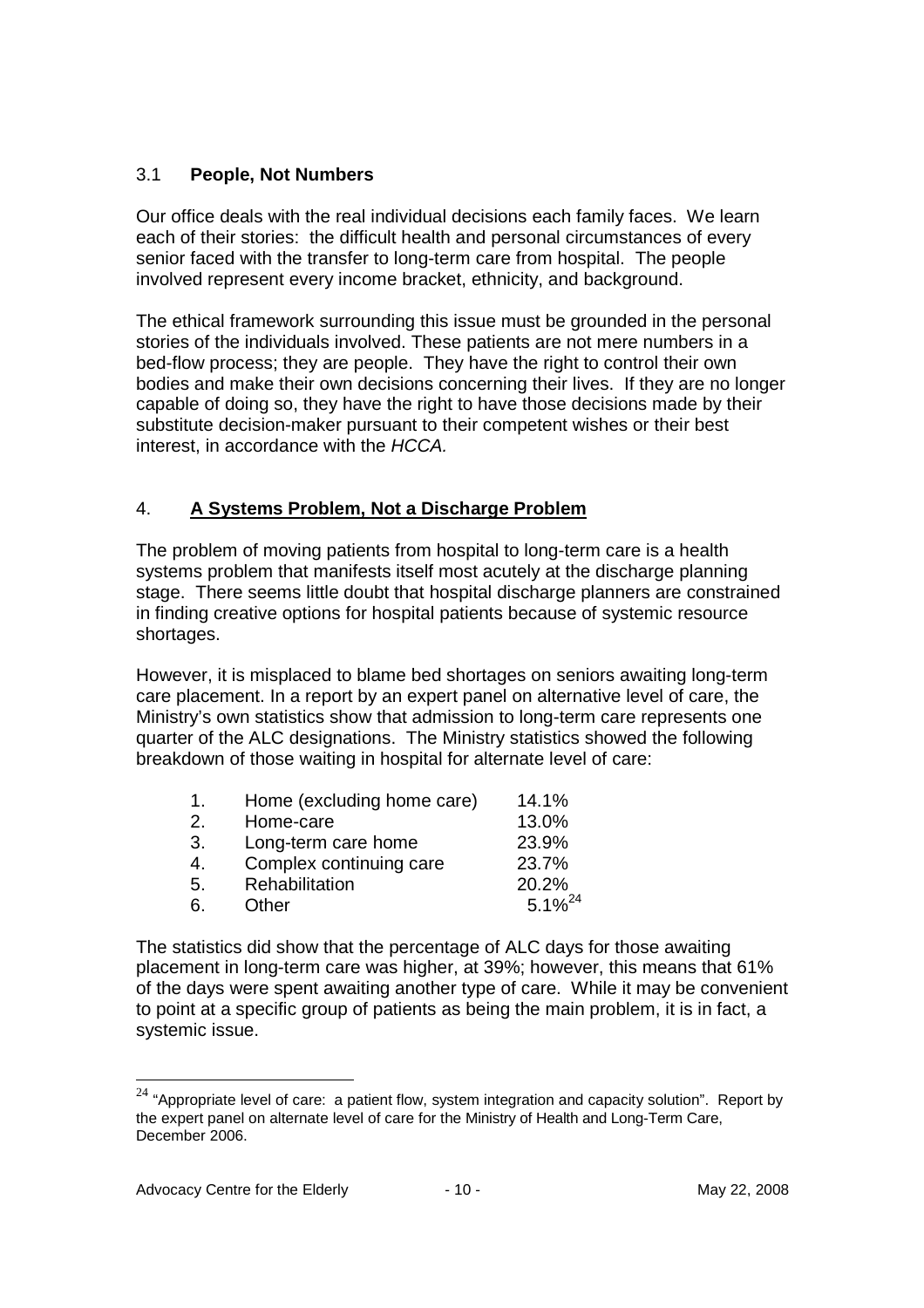Moreover, in certain parts of Ontario and particularly at certain times of year, there are simply no long-term care beds available in the area to be offered to hospital patients. Our clients are told that currently there are no open beds in communities such as Burlington, Belleville and Ottawa. During flu season, many homes are closed for days or weeks at a time due to outbreak, resulting in a complete halt to admissions to the affected homes.

What is required is a systems solution to a systems problem. A systems solution would see a combination of improvements, including the following:

#### 4.1 **Increase Availability of Home Care**

- $\triangleright$  Broader services for assistance with IADLs (vacuuming, cleaning, shoveling snow, etc.<sup>25</sup>) would mean people can stay in their own home longer.
- $\triangleright$  Earlier availability of services would help people avoid crisis situations.
- $\triangleright$  Increased funding for respite services would alleviate pressure on caregivers, so that both the caregiver and the senior can avert a crisis. This would include reduced or waived rates for those who cannot afford it.
- $\triangleright$  Increased and stable funding across all home care services would ensure that a person's access to services does not depend on the time of the fiscal year in which they experience need.
- $\triangleright$  Increased funding to home care would aid with recruitment, retention, and proper remuneration of home care providers.

#### 4.2 **Increase Availability of Complex Continuing Care and Rehabilitation Beds**

- $\triangleright$  Greater availability of complex continuing care beds would allow physicians more options once a patient has finished the acute stage of their treatment, and would lessen the pressure on physicians to discharge to long-term care before the patient is ready for discharge.
- $\triangleright$  Greater availability of complex continuing care beds for those who actually need it. The trend has been to move patients out of

<sup>&</sup>lt;sup>25</sup>When Home is Community: Community Support Services and the Well-Being of Seniors in Supportive and Social Housing , Janet M. Lum, Simonne Ruff, and A. Paul Williams, Research Initiative of Ryerson University, Neighbourhood Link/Senior Link and the University of Toronto Funded by United Way of Greater Toronto, April 2005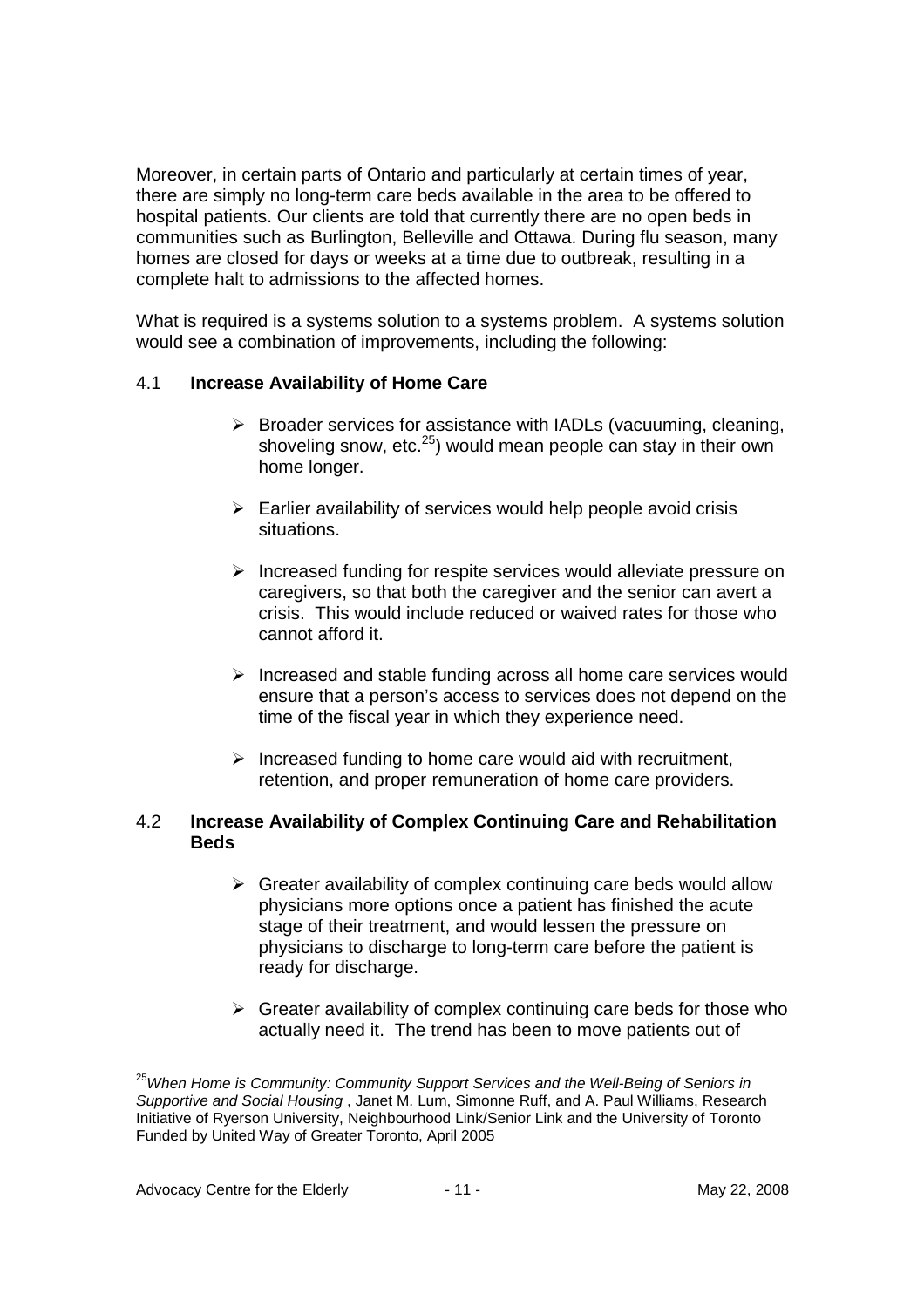these facilities into long-term care; however, this has led to inappropriate placements of those who require higher levels of care than can realistically be accommodated in long-term care homes.

- $\triangleright$  Greater availability of rehab beds would mean that patients can receive the assistance they need to return to independence.
- $\triangleright$  Increased availability of long-stay rehab beds would allow for the realistic timelines some people require to rehabilitate after traumatic health incidents or to account for the impact of new medications.

#### 4.3 **Create Specialty Facilities and Units for those with Behavioural Issues**

 $\triangleright$  Beds and/or facilities be developed for the care of demented or cognitively impaired residents exhibiting aggressive behaviour as an alternative to LTC facilities, with appropriate funding and staffing levels. Many residents in long-term care are presently inappropriately placed, or cannot find a place, as there are no facilities that presently offer this specialized type of care.

#### 4.4 **Increase Supportive Housing and Group Homes**

 $\triangleright$  While admission to long-term care is universal for those over 18, with OHIP coverage and who meet the care requirements, many residents of long-term care homes ethically should not be there. This includes young residents, those with psychiatric disorders only, and those with specific types of disabilities which would be better suited to another type of housing solution. Unfortunately, because these types of housing are in short supply as well, these residents get placed in long-term care as it is the "easiest" way to house them.

#### 4.5 **Make Long-Term Care Homes Places People Would Choose**

 $\triangleright$  Ensuring compliance with Ministry regulations and policies. Often, the long-term care homes that hospitals push patients to accept are those with the worst records.<sup>26</sup> Cleaning up, or, in the most egregious cases, closing the homes with disastrous compliance records would mean that no person is faced with the

 $^{26}$  It is not unusual to find 25 or 30 unmet standards and criteria, plus a number of citations under the legislation as well as verified complaints when one checks the Ministry website Reports on Long-term care – www. health.gov.on.ca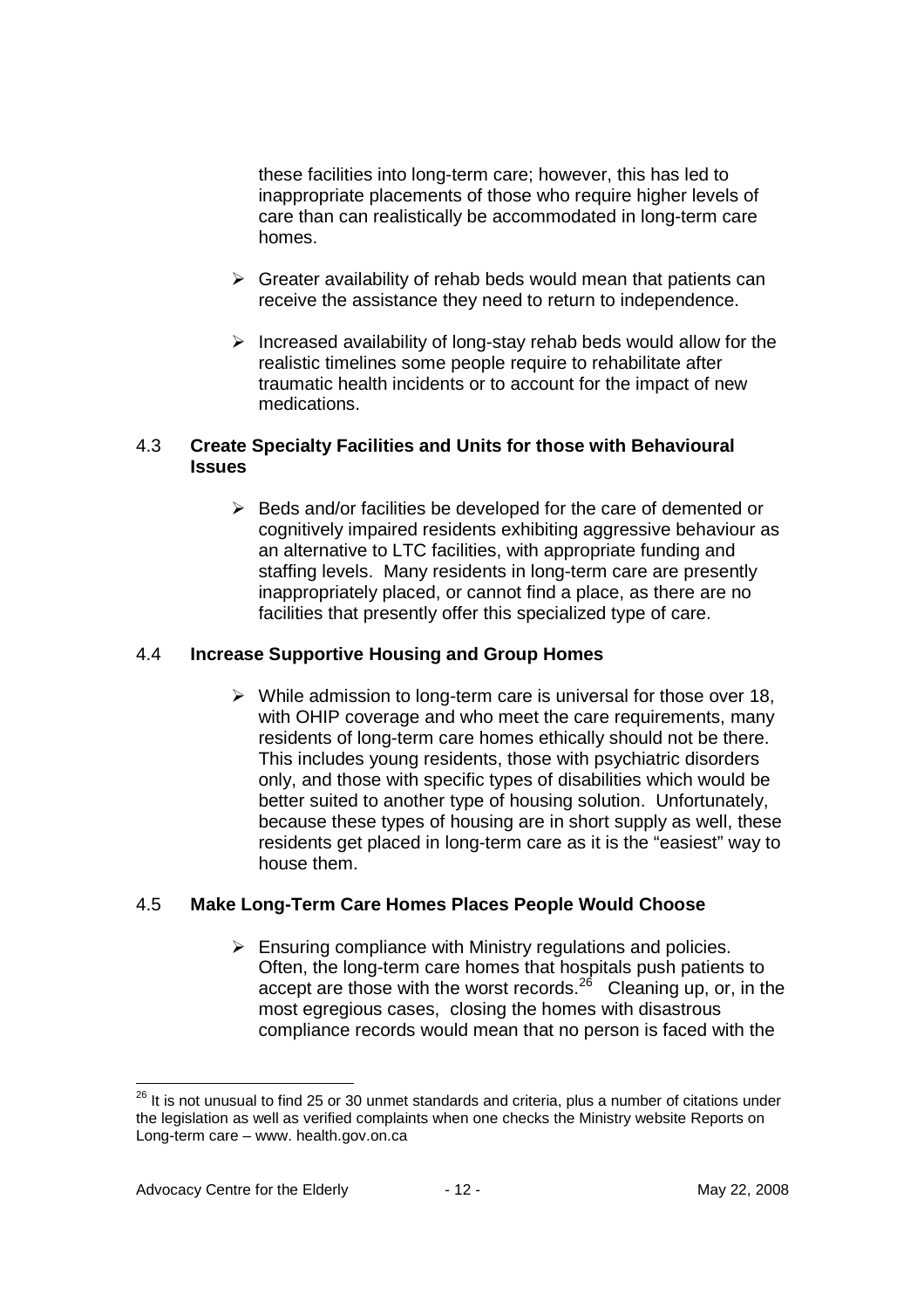prospect of living in a long-term care home that does not meet basic provincial standards.

- $\triangleright$  Upgrading older long-term care homes would mean that patients no longer have to choose homes with four-bed ward rooms or other unattractive features. In the alternative, other strategies could be utilized such as giving a "price break" which may induce patients to apply to them.
- $\triangleright$  Determining where beds are required now and forecasting where they will be needed in the future, and building beds in those communities would reduce the impact of people being forced to leave their community to enter long-term care.

## 5. **The Ethics of Treatment: Deciding Who Gets Hospital Care**

In media reports about hospital bed-flow pressures, one frequently sees the situation described as a question of access to acute care services. Seniors are portrayed as "bed blockers" who are less deserving of health care services than non-seniors waiting for a hospital bed. This approach is a value judgment on the worthiness of people to receive equal access to health care. The common denominator in these stories is that the "bed blockers" are seniors.

While the failure of the system to meet the needs of those waiting for the bed in the emergency room is recognized, the failure of the system to meet the needs of the senior is not.

It is assumed that the person in the ER is more deserving of the bed than that of the person awaiting long-term care. The assumption is that the "bed blocker" should be happy to go to any long-term care home available: "that one-size fits all", and that all long-term care homes are created equal. It is not recognized that an inappropriate placement can result in the further illness, return to hospital, or even death of the senior.<sup>27</sup>

 $27$  This issue was highlighted in the 2006 British Columbia case of AI and Fanny Albo. The couple were in hospital and the hospital forced Mrs. Albo to be transferred an hour away from her husband. She died two days later. An investigation and report about the case was prepared by Deputy Minister of Health Dr. Penny Ballem.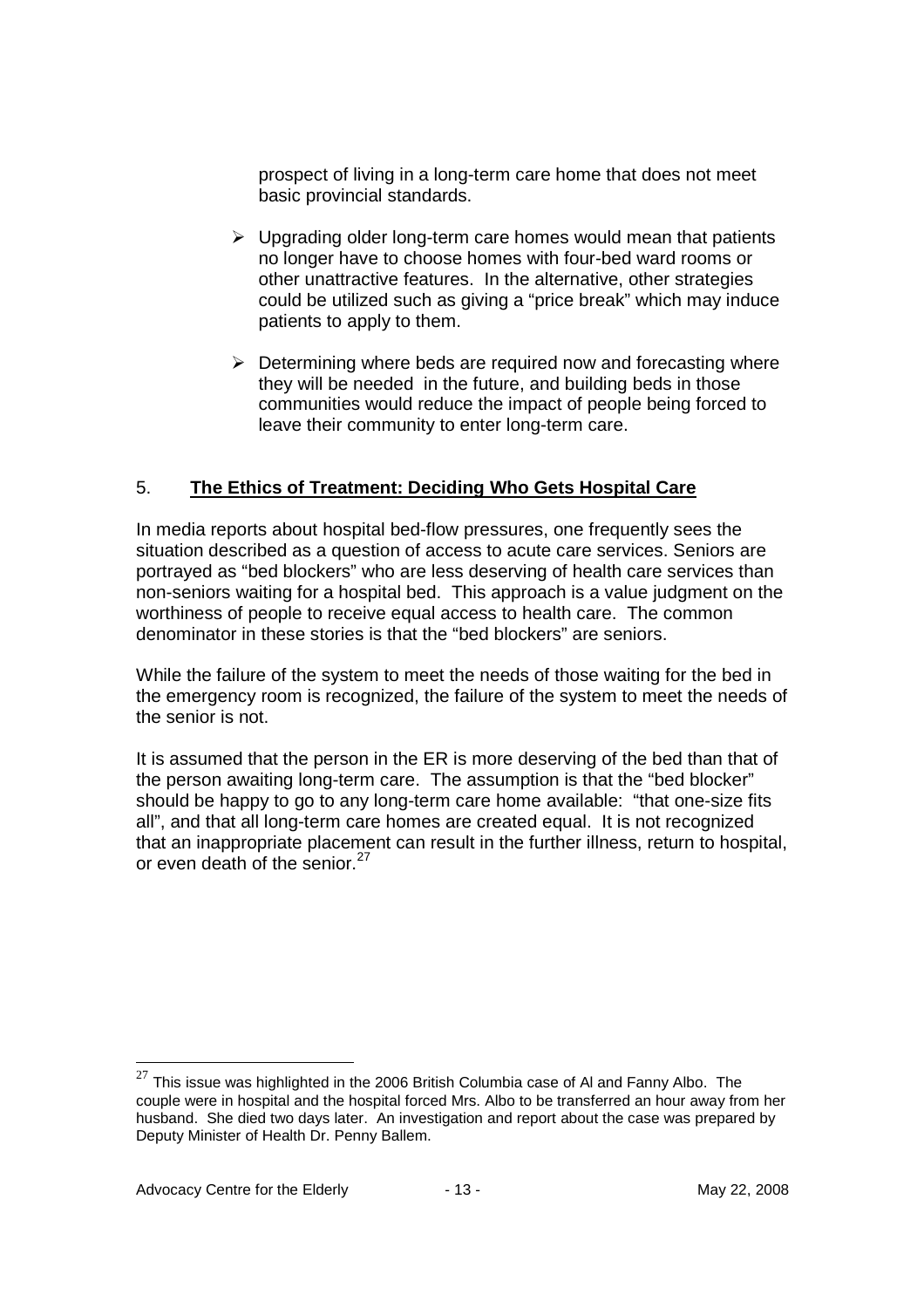Mr. M requires dialysis six times per week for two hours each time. He cannot move from his hospital bed so the dialysis machine is brought to his bedside. The hospital indicates that Mr. M is ready for discharge to long-term care. The hospital promises that the long-term care home will get Mr. M ready for daily trips to the hospital and will provide transportation. Despite these promises, the family does not believe that the long-term care home has the resources to devote this much time each day to one resident. As a compromise, Mr. M's physician changes Mr. M's dialysis schedule to four hours three times per week to alleviate the pressure on the long-term care home, despite the trauma this would cause to Mr. M's body. Mr. M's family refuses, despite ongoing threats to charge them \$750 per day. Mr. M dies shortly thereafter.

Reframing the ethical question may help us think about this problem in a different way. Why is our value judgment not focused on the people seeking care in the emergency room? For example, why is it unethical to restrict care to persons who engage in self-injurious or risky behaviour that they know or ought to know will  $\cos t$  the health care system<sup>28</sup> but fine to force people into unsuitable and inappropriate care institutions?

It is unfair and, at base, discriminatory to place blame for scarce hospital resources on a single group of people, the elderly, who have little or no control over their health status. Many of our clients report that they have had little or no contact with the health care system throughout their lives. They feel that they should not be looked down on when they eventually need to call upon the system that they helped to build.

Mr. K has extremely complicated care needs and rapidly progressing dementia. There is money available to pay for a private room in any of his three chosen long-term care home. The hospital says Mr. K cannot wait for the very short waiting lists to move. The hospital says he can either pay \$800 per day to stay in hospital, or the hospital will discharge him to the care of his wife, a retired nurse. Mr. K's wife tells ACE: "We went through the war in Holland where we were hidden from the soldiers. This experience is worse. We trusted the hospital and we trusted the doctors. We are taxpayers. They are treating us as though we are criminals."

## 5.1 **The Problem with Warehousing in Transitional Units**

Some hospitals in Ontario have created "transitional units" for ALC patients awaiting long-term care placements. These transitional units may be located in hospital or they may be in alternate settings such as in a wing or floor of a longterm care home. Patients in these units are still hospital patients, but the intent

<sup>&</sup>lt;u>.</u>  $^{28}$  This debate has recently taken place in the United Kingdom: http://www.telegraph.co.uk/news/main.jhtml?xml=/news/2008/01/27/nhs127.xml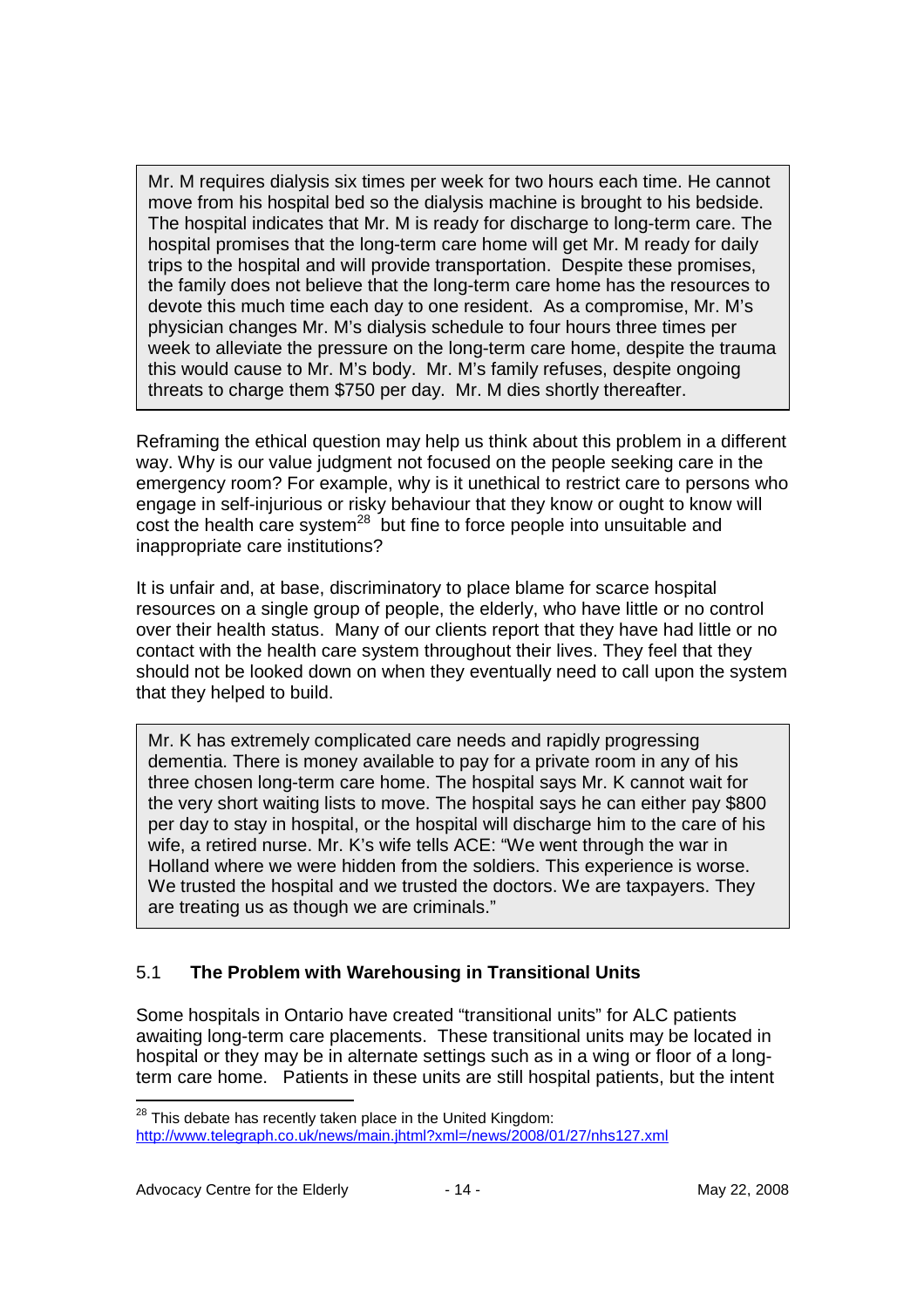is for the care and staffing to approximate that available in a long-term care home.

Transitional units may solve some short-term problems, but are not the final solution to bed-flow problems. If these are to be used, they should be more than a warehouse for the patients: they should provide appropriate care and services geared to those awaiting placement.

The more difficult issue lies with the use of "off-site" transitional units. Because they are classed as "intra-hospital" transfers, the patients are told they have no choice in the move. However, despite requests, we have been unable to confirm that these units are actually part of the admitting facility.

Further, these transitional units simply shift the discharge process one step further, and in effect double the number of patients for whom the discharge team is responsible. Once the hospital beds are full and the transition units are full, the bed-flow problem is compounded. While these units seem like a good short-term solution, they will only add to the challenges.

Such units can be dangerous to patients and care providers because there is no mechanism for placing violent patients separately from those who pose no danger. For example, one transitional unit houses a mix of patients that has proven to be volatile. Patients who would require a secure unit in a long-term care home are housed next to those who are capable, frail, and non-mobile. Clients in those units have reported fearing for their own safety. $29$ 

It is also unclear who has ultimate responsibility for these transitional units. The running of the unit may, in fact, be contracted to an outside company. Complaints to the hospital about care or other matters on the units are referred to the contracted care provider; and complaints to the care providers are referred back to the hospitals contracting out these beds. Patients on these units are falling through the cracks.

The very nature of a transitional unit risks compromising patient care. For example, medical records have not been transmitted from hospital to the transitional unit in a timely way, such that our clients report that medication allergies or specific care needs are not indicated on their charts. Being moved from location to location increases the potential of the person suffering from Relocation Stress Syndrome.

Similarly, there is little continuity of care in the move to transitional units. Hospital patients already report that they are unable to establish relationships with nurses or personal support workers because these caregivers change so frequently. This problem is exacerbated in transitional units, where caregivers have little opportunity to get to know patients and their important care needs.

<sup>-</sup><sup>29</sup> "What Happened is a Nightmare" by Lisa Priest, Globe and Mail, January 5, 2008.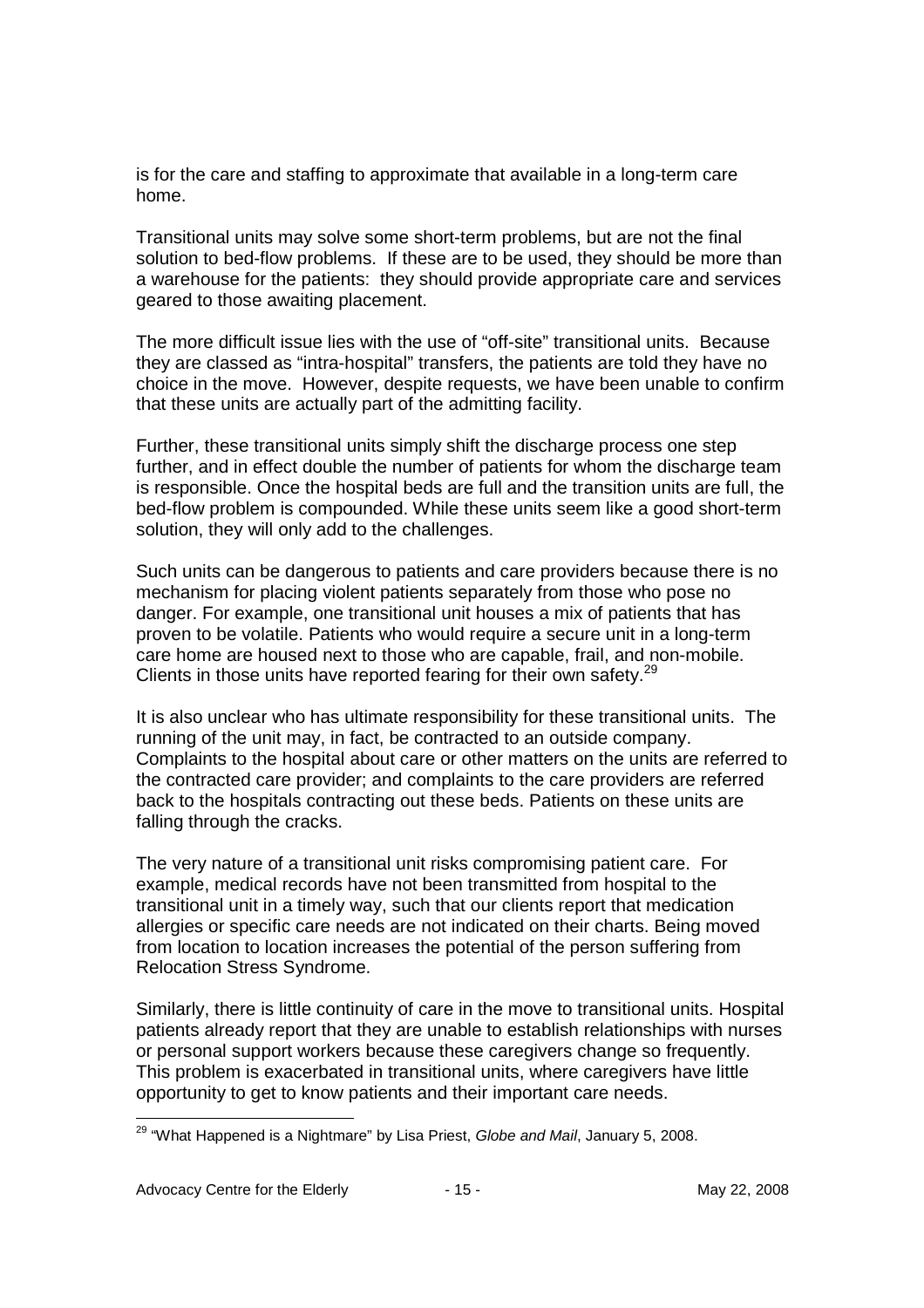Mr. C is sent from hospital to a "transitional unit" located in a wing of a closeddown long-term care home. He is still technically a hospital patient awaiting placement in a long-term care home, and hears himself referred to as a "bed blocker" by the staff. At the transitional unit, he is housed on a wing with patients who are acting out due to dementia or psychiatric illness, and he fears for his safety. He regularly blocks his door from the inside so the violent residents cannot get in. He reports that he feels like a character in "One Flew Over the Cuckoo's Nest". Due to poor care at the transitional unit, he needs to be sent back to the emergency room at the hospital. He is told there is no bed for him. He remarks that he is both a "bed blocker" and "blocked from a bed" despite his official designation as a patient of that hospital.

## 6. **The Ethics of Treating: Compromising Clinical Judgment**

In our view, policy development in this area must take into consideration that the registered health professionals involved may face professional and ethical conflicts. In several cases, we have identified situations of professional misconduct in the actions of the nurses, social workers or physicians involved in the discharge process. If reported, these complaints could be the basis for discipline by their governing College.

Those working in the hospital setting have dual responsibilities: they owe a duty to both the hospital as well as the patient. Unfortunately, these roles may conflict. Hospitals may put pressure on staff to such an extent as to compromise their clinical judgment. For example, we have had physicians advise that their clinical judgment is that the patient is not ready for discharge, but they are being pressured to discharge the person as quickly as possible. One physician reported to ACE that as soon as he walks onto the ward, discharge staff aggressively approach him to demand that he sign off on patients' stability for transfer or discharge. This erosion of clinical decision-making power risks compromising patient health, but it also puts the physician at risk for complaints to the College of Physicians and Surgeons.

Mr. L is deemed to be ready for discharge from hospital to long-term care, despite his uncontrollable diarrhea, pain, and rapid weight loss. His family repeatedly requests he be categorized as requiring chronic or palliative care. The hospital refuses and the family is forced to agree to long-term care. Mr. L dies within three weeks of discharge. The Coroner tells Mr. L's wife that Mr. L should have been a palliative patient and never should have left hospital.

While some discharge planners are ethical and provide client-centered care, others are less so. It is unfortunate that we have had to deal with discharge planners who have had to compromise their professional judgment to comply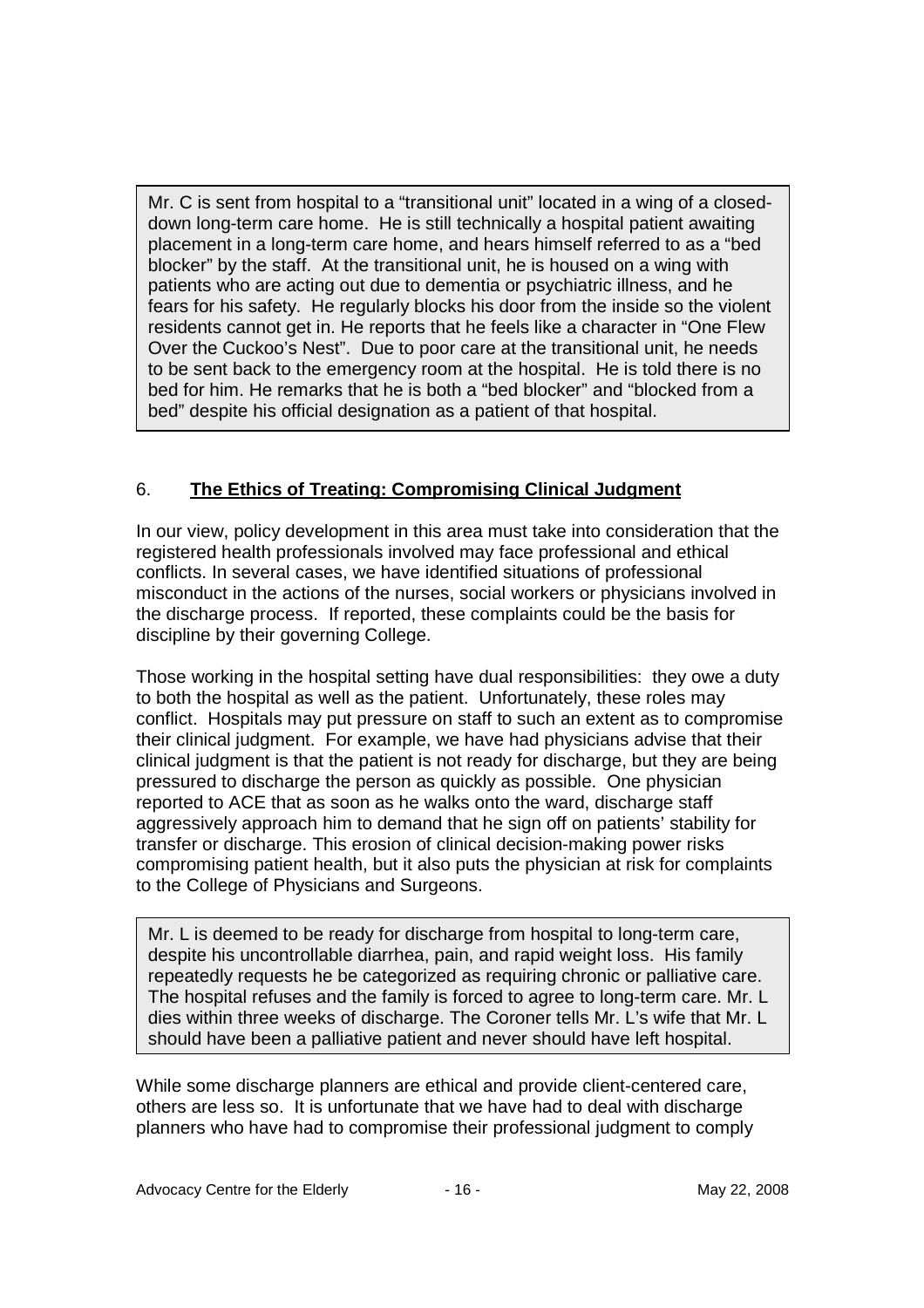with the hospital-mandated discharge policy. Discharge planners have downplayed or questioned medical diagnoses to make them eligible for specific long-term care homes. Patients may not be provided with the full spectrum of options, or with correct information about what kinds of services are available in long-term care homes.<sup>30</sup> Attitudes towards patients and families who are not "complying" with hospital policies have been inappropriate and bordering on harassing at times. In the most egregious of cases, discharge planners have simply blocked applications for long-term care, refusing to give the application to the CCAC unless the person or their substitute decision-maker complies with hospital policy.

Mr. H requires dialysis three times per week. He has Stage IV ulcers and must be on a special air mattress. He has to have dialysis in his hospital room as he is in too much pain to be taken downstairs to the dialysis unit. The hospital says his wife must "agree" to his admission to a long-term care home two hours away from his dialysis site, which will require him to be transported three times per week, several hours each trip, to receive dialysis treatment. The hospital advises his wife that if she does not consent to the admission, she will have to pay \$800.00 per day. Mr. H is aware of what is happening. He refuses dialysis and dies shortly thereafter.

It is our opinion that the entire placement issue should be dealt with by the CCAC, as set out in law. The original reason for the implementation of the placement co-ordination services system, the precursor to the CCAC, was to ensure fair and equitable placement in long-term care in accordance with the law. This goal has not changed. The CCAC should be fulfilling its legally mandated role in the placement process, removing it from the hands of the hospital staff. This would not only ensure fair and equitable placement of the patients, it would also remove the hospital staff from the compromising position in which they presently find themselves.

## 7. **The Ethics of Decision-Making: Patients and SDMs**

It is the substitute decision-maker's legal responsibility to make decisions in accordance with the incapable person's known wish or their best interests. While patients or substitute decision-makers are in the process of making their choices, they are often confronted by faulty assumptions on the part of discharge staff surrounding the process of choosing long-term care homes to which applications will be made. Staff are often not familiar with what is available in the long-term care home that they are "recommending", do not understand the law under which long-term care operates, etc. Many of these faulty assumptions contribute to the sometimes confrontational nature of the relationship between discharge staff and

<sup>-</sup> $30$  Similar problems about what is available from home care has also been observed.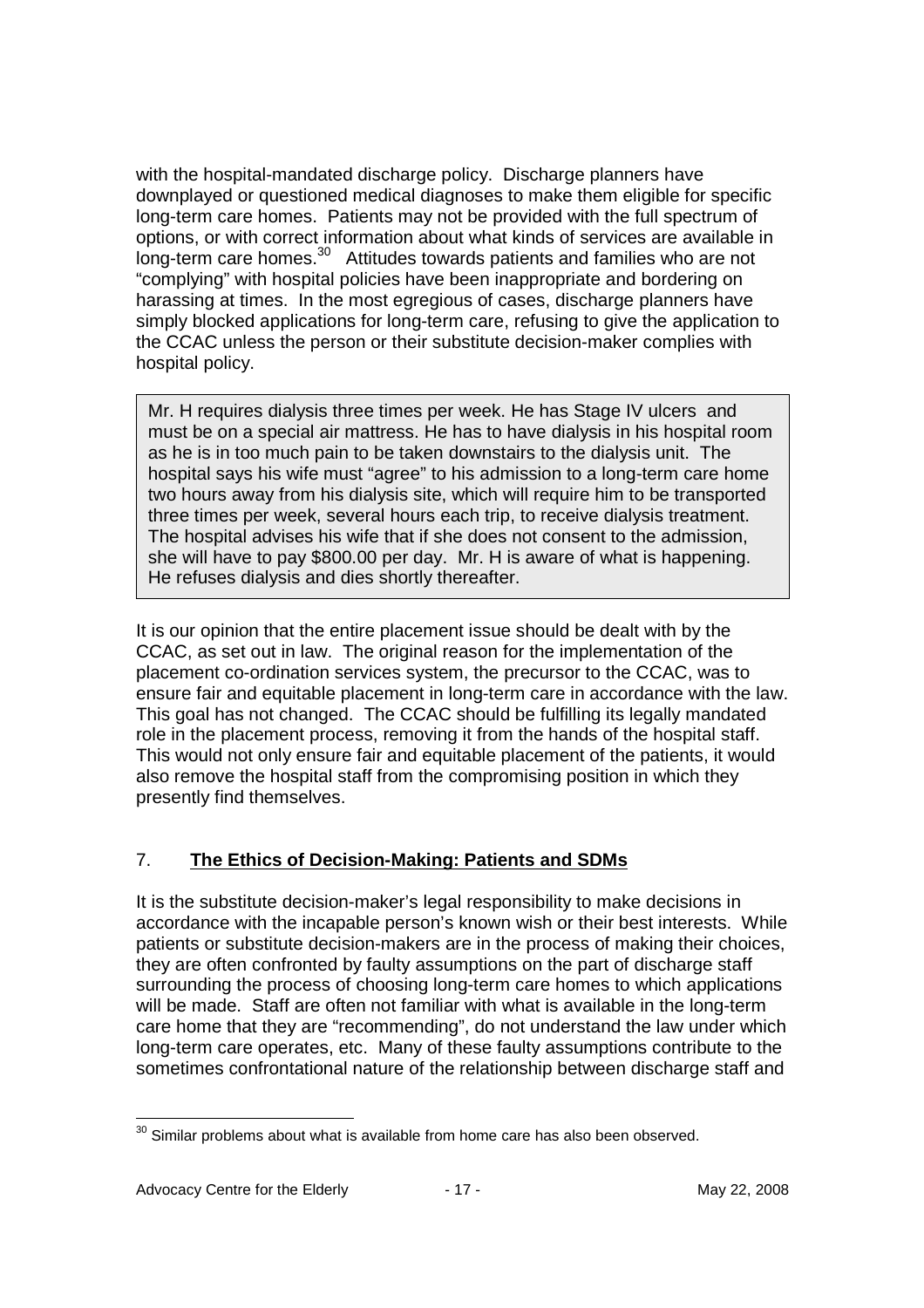the patient or substitute decision-maker making the application on an incapable person's behalf.

#### 7.1 **Faulty Assumption: One Size Fits All, So All Homes Are "Appropriate"**

Not every long-term care home is appropriate for every potential resident. Hospitals with policies that seek to place residents in "appropriate" or "suitable" beds rarely recognize that all homes are not alike, and every patient is not an appropriate candidate for every long-term care home. Usually, the hospital receives a list of "available" beds, which state the sex, the level of accommodation (basic, semi, private), and the level of care provided (light, medium, heavy, locked unit). If a person is a "female, basic, medium" and this bed becomes available, it is assumed that the bed is appropriate. This is patently untrue.

Factors such as the patient's age and type of illness are important considerations in deciding whether to apply to a particular long-term care home. For example, many homes may simply be unsuitable for younger persons with Multiple Sclerosis or Acquired Brain Injury.

Ms. X is forty years old and has Multiple Sclerosis. There are no suitable places for her to live, as she needs constant care. She is told that she must take a bed in a long-term care home more than two hours away from her home. Not only is this woman faced with living in long-term care at such a young age – taking this bed means she must leave her 18 year old daughter, her only family member.

Similarly, secure units are inappropriate for those who do not require them: yet patients may be told that they must accept a bed in a secure unit in a home to which they have applied to. Besides the obvious liberty issues, placement of a capable person in a setting where most of their fellow residents are incapable, demented, and often exhibiting potentially dangerous dementia-related behaviours can affect the person negatively.

In a province as diverse as Ontario, it is another faulty assumption to think that persons of different socio-cultural, religious or linguistic backgrounds can be appropriately placed in just any long-term care home. For example, patients who only speak a language other than English or French, and who rely on family members for translating even the most basic information, cannot simply be sent to long-term care homes where they will be separated from their interpreters. To do so would be to cut them off from all meaningful communication with those around them, and could even be dangerous where care needs are involved.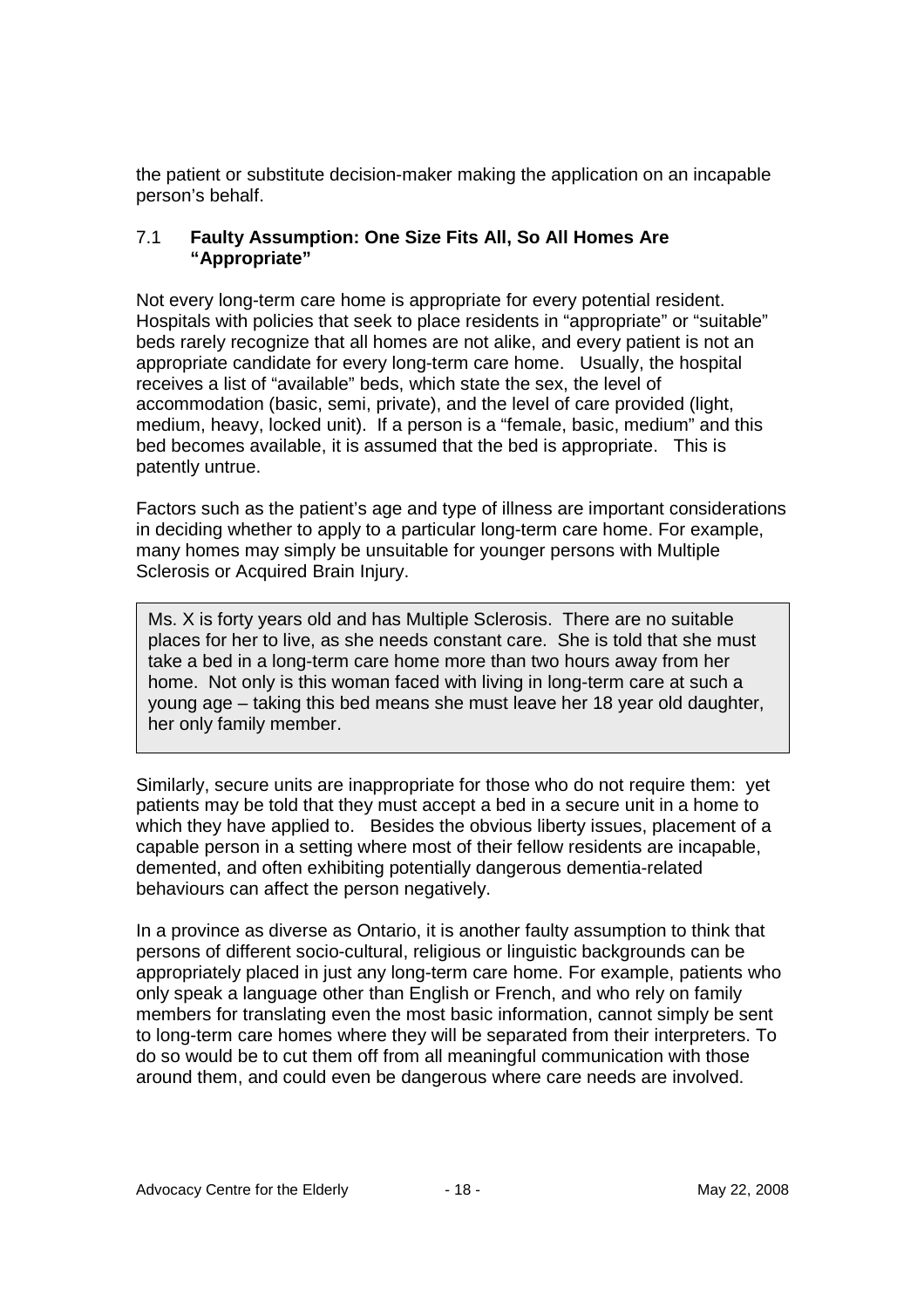Long-term care homes are required by law to provide for residents' needs, including cultural, religious, dietary, safety, and spiritual needs. Residents are entitled to expect such provision under the legislatively-enshrined Residents' Bills of Rights. It is not realistic to expect each long-term care home to meet all the needs of such a broad scope of residents. One size does not fit all, and all longterm care homes cannot accommodate all types of patients transferring from hospital.

At the most basic level, the goal is that all long-term care homes should be able to house and feed residents and provide basic care However, it is a fallacy to believe that even if this were true, an open bed at a particular home can automatically or necessarily be assumed to be able to meet every patients' needs.

When an available bed is in a community far away from their home, family may not be able to provide the support and, indeed, the hands-on care, that their loved one requires. It is the reality in long-term care that family members are frequently called upon to assist a resident with care, such as exercising, feeding, or behaviour management. When families are separated from their loved one because the bed that is available "that can meet the person's needs" is too far away, the person will not have their needs met, and will deteriorate because of the separation. Such deterioration is a factor that the substitute decision-maker is lawfully required to take into consideration when choosing long-term care homes to which to make an application.

Mr. B has advanced Alzheimer's disease and exhibits aggressive dementiarelated behaviours. When his wife is present, he is calm and requires no restraints. Mrs. B has been her husband's primary caregiver for many years but he now requires long-term care. The hospital wants to send him to a longterm care home two hours away from Mrs. B, who is low-income and does not have a driver's license nor any relatives who could provide transportation. She would not be able to afford to travel to see her husband, his behaviour would escalate, his condition would rapidly deteriorate, and their 60-year marriage would end with them being separated.

## 7.2 **Faulty Assumption: Decisions Can and Must be Made Immediately**

It is understandable that hospitals want to ensure that decisions are made promptly so that bed offers can be made and patients can be discharged. However, it is a faulty assumption to think that every patient's family members and substitute decision-makers are in a position to drop everything in order to facilitate the application process. Often, family members have already lost work time in caring for their relative, and cannot drop everything to attend various meetings at the hospital. Further, while it is strongly recommended that you never apply to a long-term care home that you have not seen or had someone seen on your behalf, this is easier said than done. One cannot simply "drop in"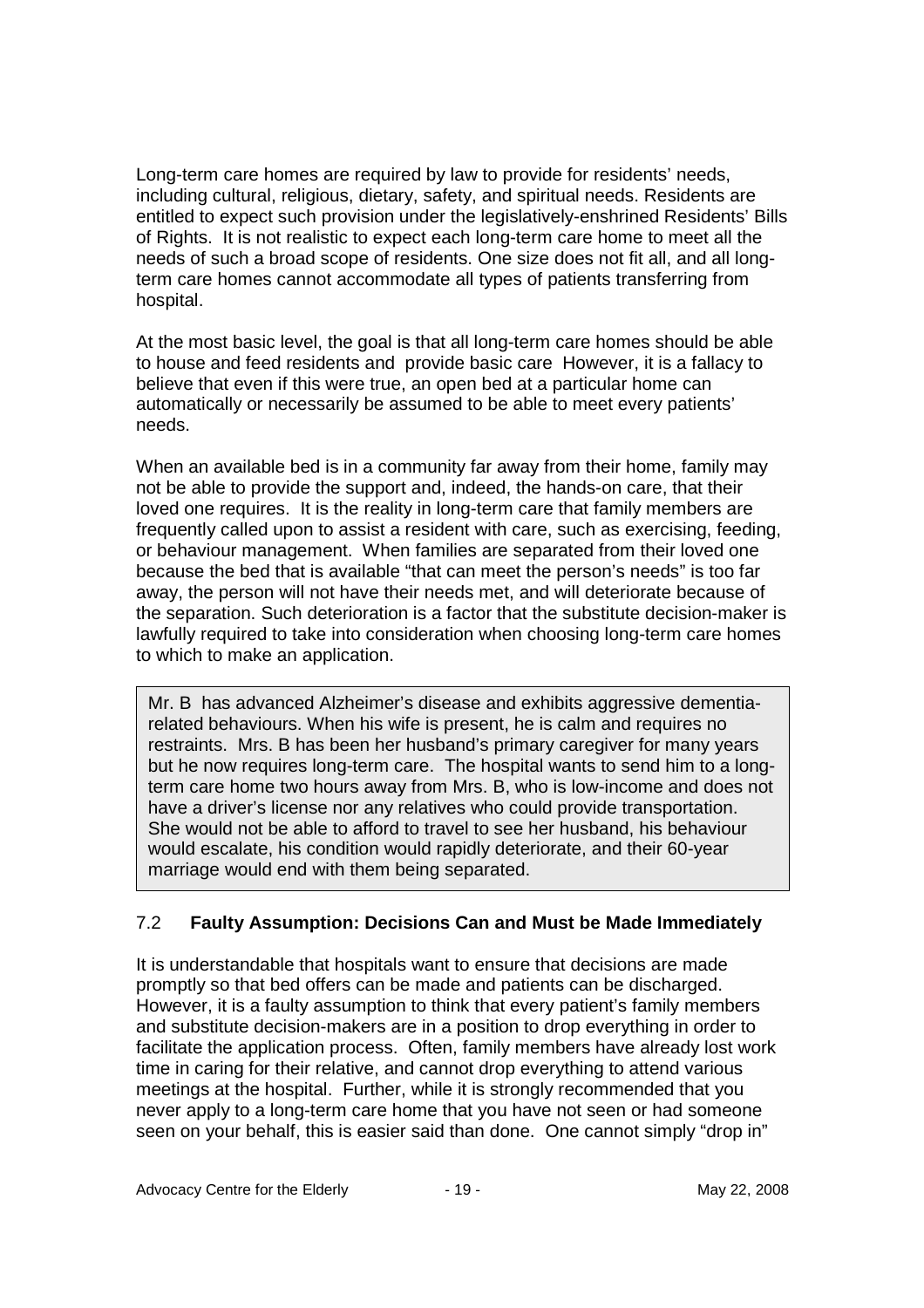on most homes to take a tour: these must be booked in advance. Many homes have tours only during the day, or infrequently, making it difficult for family to attend. The person or their substitute decision-makers has the right under the law to the information that is necessary for them to make their decision, which would include such visits. It is often unreasonable to ask that three facilities be chosen in a short time frame, and it can take some time to gather the required information.

The system should be modified to ensure that substitute decision makers and families involved in their relative's care be able to attend meetings or visit longterm care homes while recognizing that they also must work. Similarly, we have cases where hospital discharge staff claim not to be able to get in touch with substitute decision-makers who work during the day and cannot be reached by phone during the discharge staff's working hours. Family members and substitute decision-makers have been harassed because of their inability to attend during regular hours and have been made to feel that they are not caring properly for their loved one, despite visiting regularly in the evenings and/or on weekends.

Mrs. S is in hospital. Her SDM is a teacher, who has already taken off time prior to Mrs. S's admission to hospital. The SDM visits every evening and on weekends, but cannot attend during the day and is difficult to reach during school hours. The SDM is trying to see as many long-term care homes as possible, but it is difficult as most homes do not offer tours in the evenings and on weekends. The SDM is told that if they do not make themselves available during "business" hours, the Public Guardian and Trustee will make the placement decision for them.

In many cases, the substitute decision-maker has other care giving responsibilities, either for young children or for other older adults. A growing number of substitute decision-makers we deal with in our practice are members of the "sandwich generation": people caring for both parents in their eighties and nineties, as well as children and grandchildren. In order to make themselves available for long-term care home tours or care meetings, child care or respite arrangements must be made.

#### 7.3 **Faulty Assumption: Patients are all waiting for their "Preferred Facility**"

The hospital discharge policies ACE has reviewed typically ask patients to apply to temporary homes until their "preferred home" has a bed available. In our experience, it is false to think that bed-flow problems are due to patients' intransigence in refusing to accept any bed other than their "preferred home".

Our clients understand that they cannot spend three years waiting in hospital until a bed comes available at their first choice home. In fact, most do not want to stay in the hospital. Our clients are always told that they must be realistic in